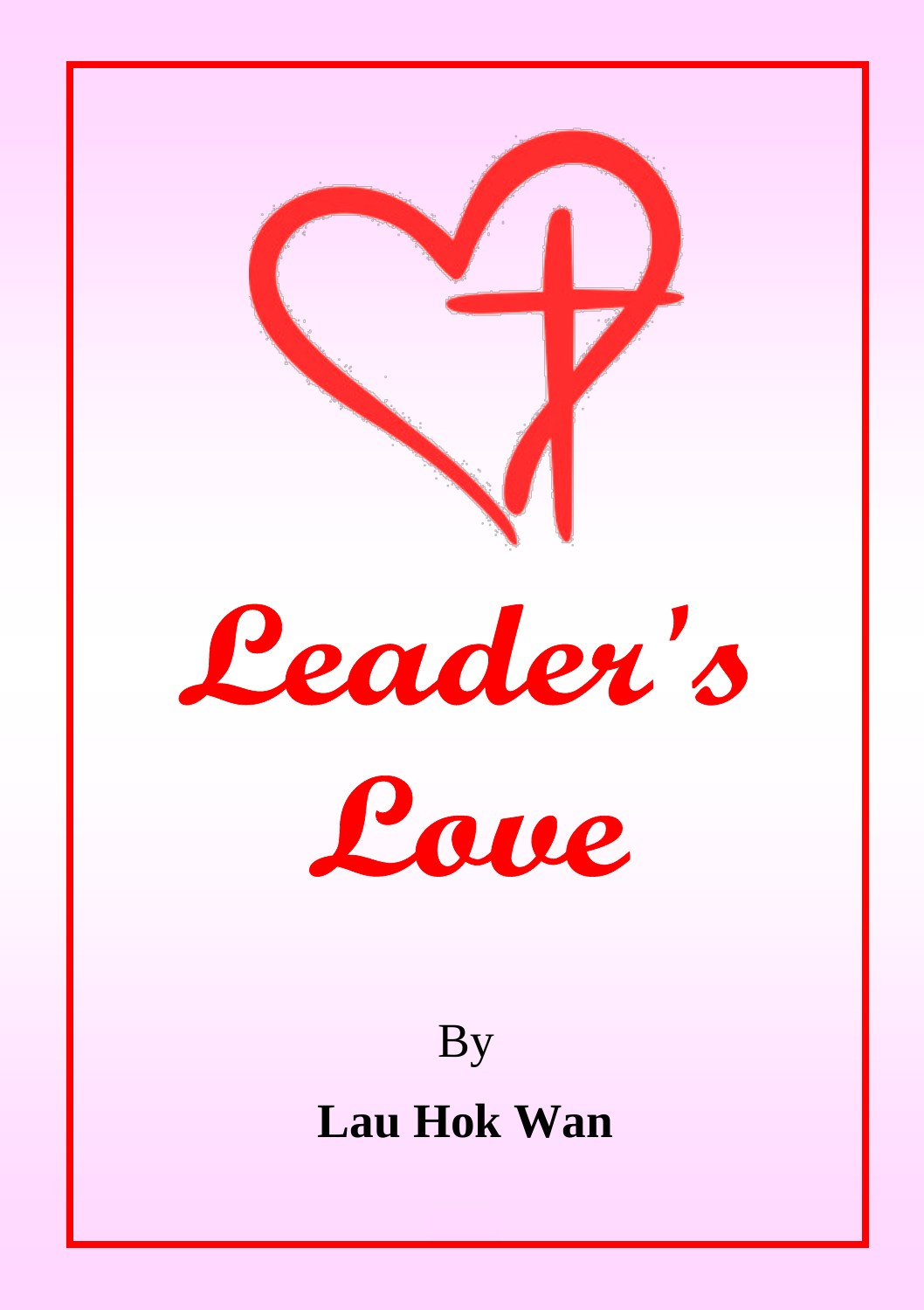# St Clements University

Leader's Love

( 領袖的愛 )

Student : Lau Hok Wan

( 劉學雲 )

Doctor of Letters

Christian Theology

To : Dr. David Le Cornu

April 2018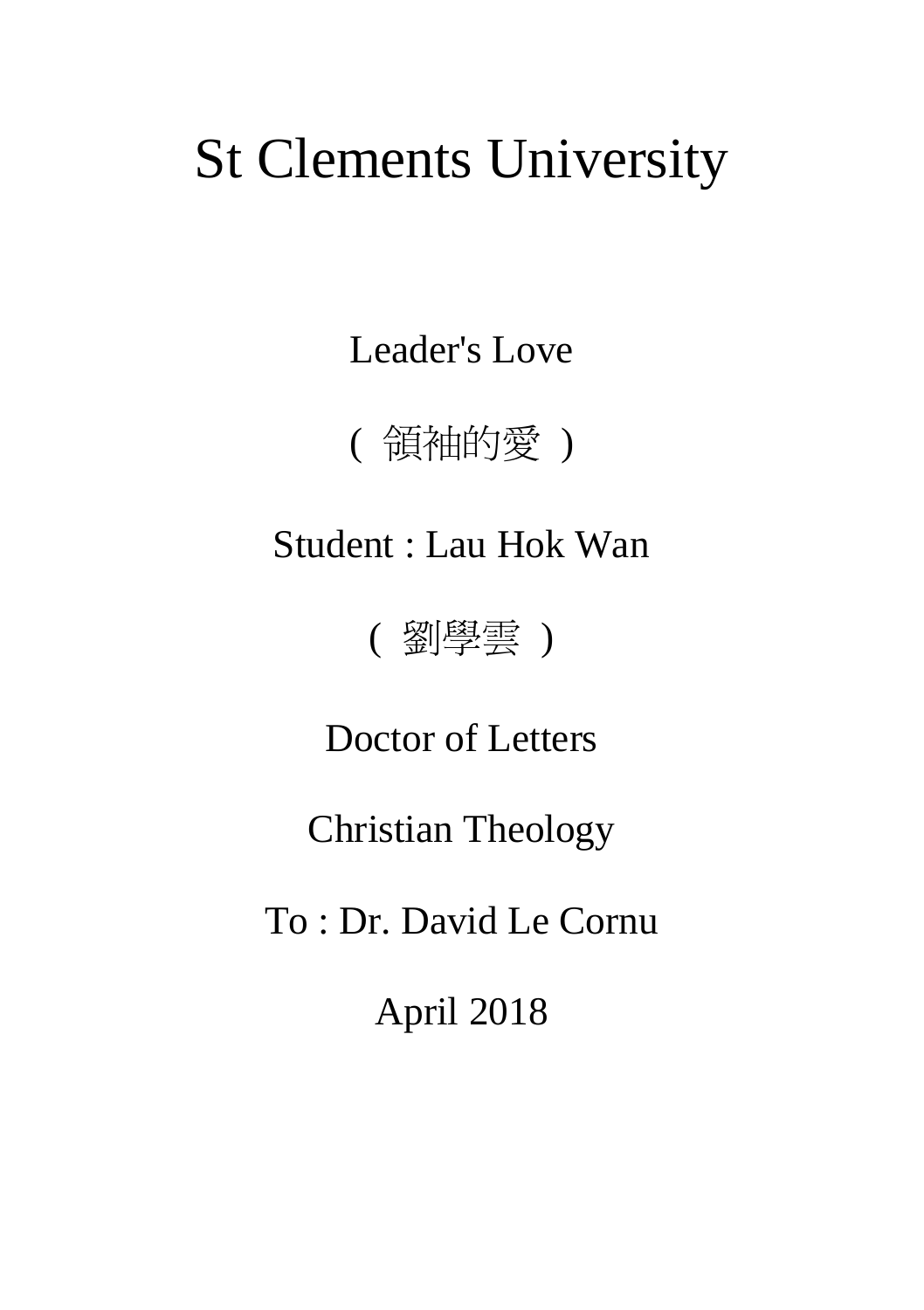### Summary

### 1. Preface

There is a special kind of force between people. Although this force is invisible and cannot be heard, it can be seen through the interaction between people. Its ideological form continues to appear in our surrounding environment. It is not easy to be forgotten. Someone born for love, or even died for it. We always read some love stories, so we can feel love within words. We can also feel love in the films or television programs. What is love? Love is like a weapon, it can make people get hurt. However it is not dangerous. Sometimes it makes our life so beautiful and excited. We cannot measure the weight of love, but love helps us feel the weight. When love goes into our heart, we will understand more about the feeling of its weight. The more we struggle in love, the more we feel the hardship in love. Love is born in our life. It is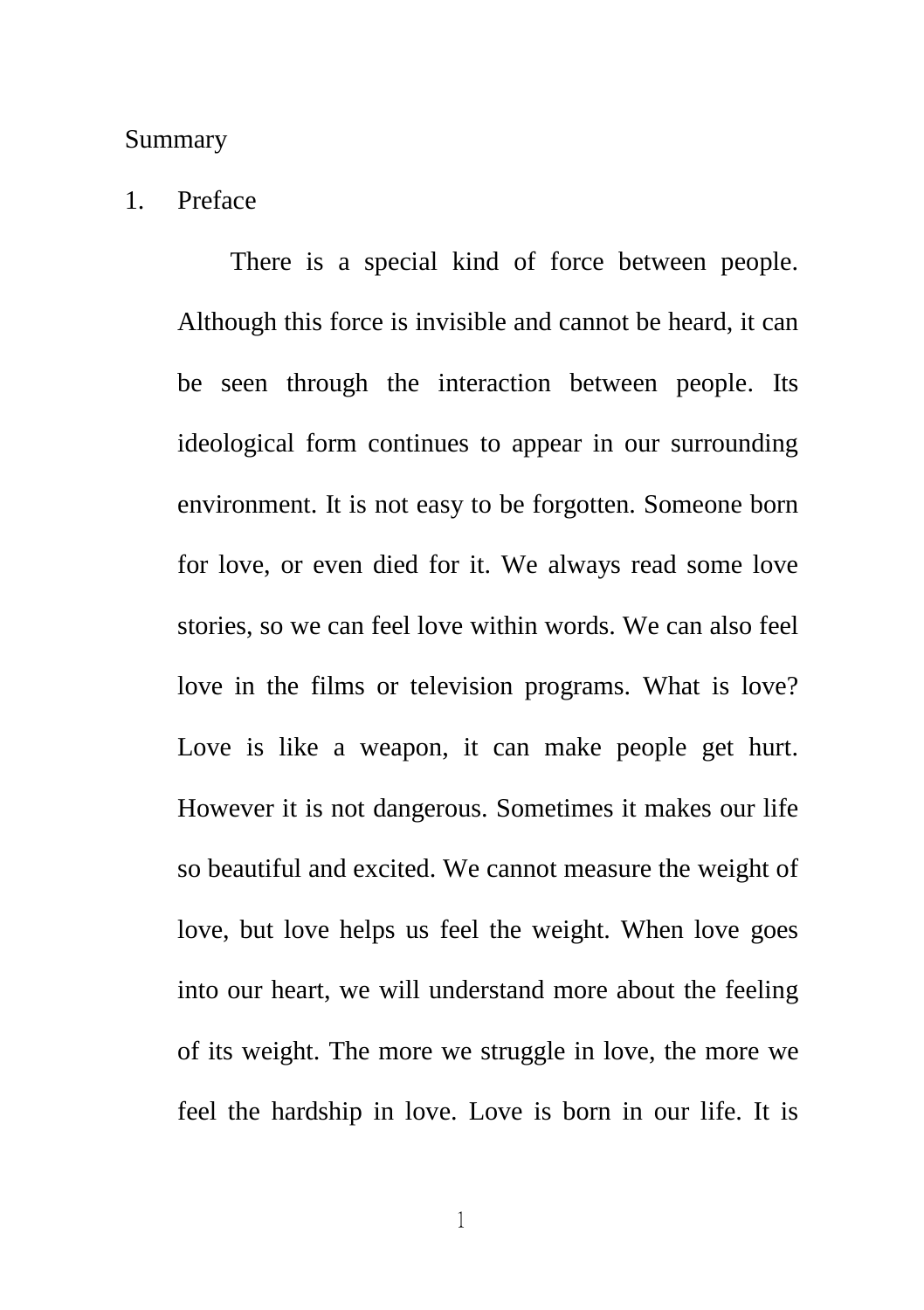God's gift for us. The bible tells us God so loved the world and often mentions "love". What is the difference between the love of God and the love of man? Let us explain in the next chapter.

### 2. The definition of leader's love

Love is the essence of human. People in different countries have different interpretations about love. In conclusion, love includes human's love, the love among relationships of man. Different people have different degrees of love. In fact, love is an abstract concept. It needs to be felt through experience and feelings. It is more difficult to express in words. Leaders must learn how to use 'leader's love" so that they can help others to feel "love". God's leaders must have a love-based "feeling of empathy." This means that although they have not experienced the experiences of others, they can, with their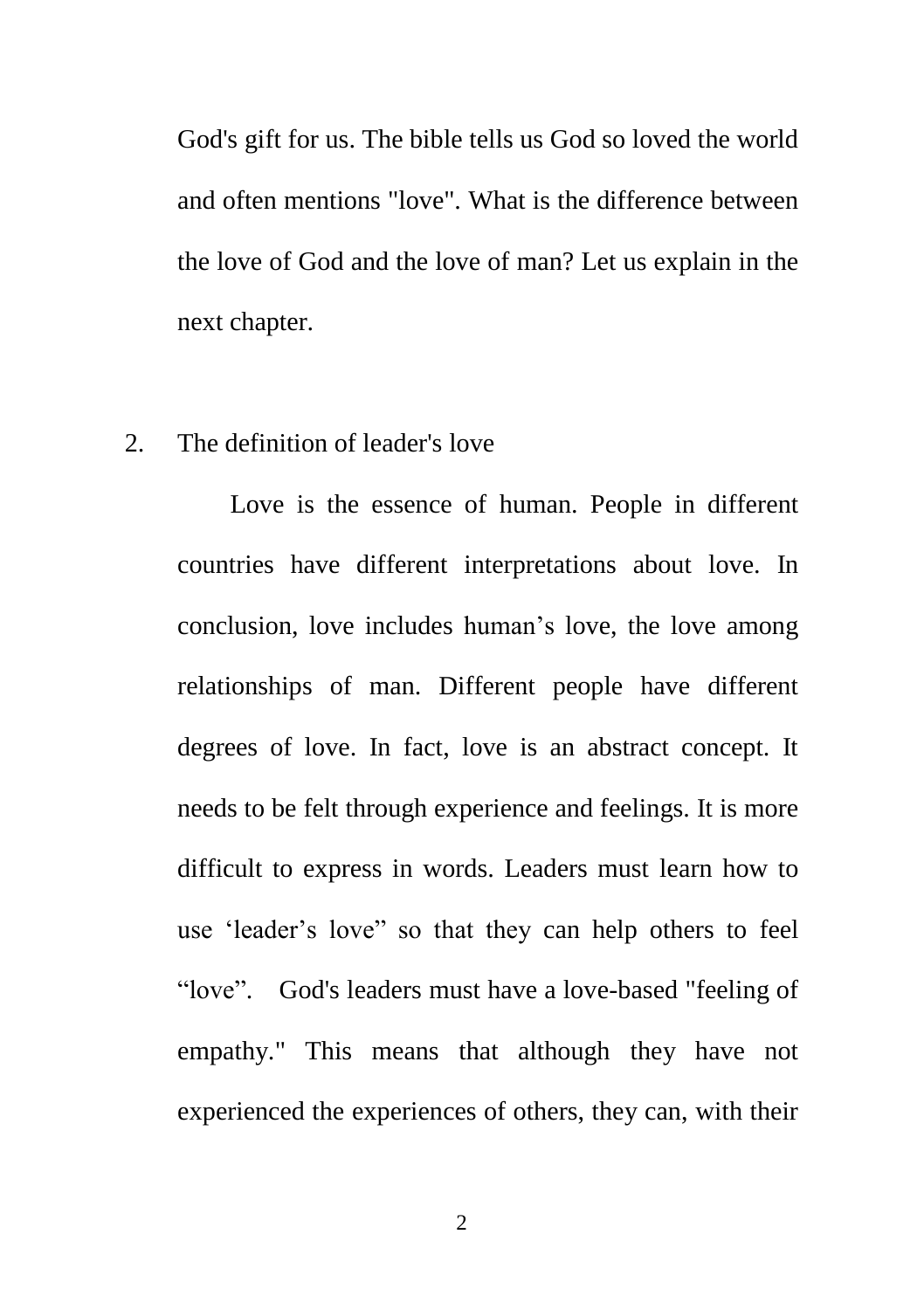imaginations, feel like they are experiencing others situation. This is a high level of resonance. The leaders of God must have the "love soul" heart. The motivation of worldly leaders lies in their own; the motivation of spiritual leaders lies in love and the love for God. What God is looking for is not the Christian judges who turn His words into patterns of action. He wants those who have already received grace, see His glory, can be sympathetic, can love, can be satisfied, can be full of kindness. God is full of compassion and kindness of love, because this is to change our power, and it will also be the most useful element in changing others. Different levels of "love" appear in life: the love of compassion. Love is a kind of sentimental emotion. The best definition of love may be an initiative to treat a certain entity (can be a person, an object, or a god) with sincerity so that the whole world can live in the satisfaction of love. In Greek,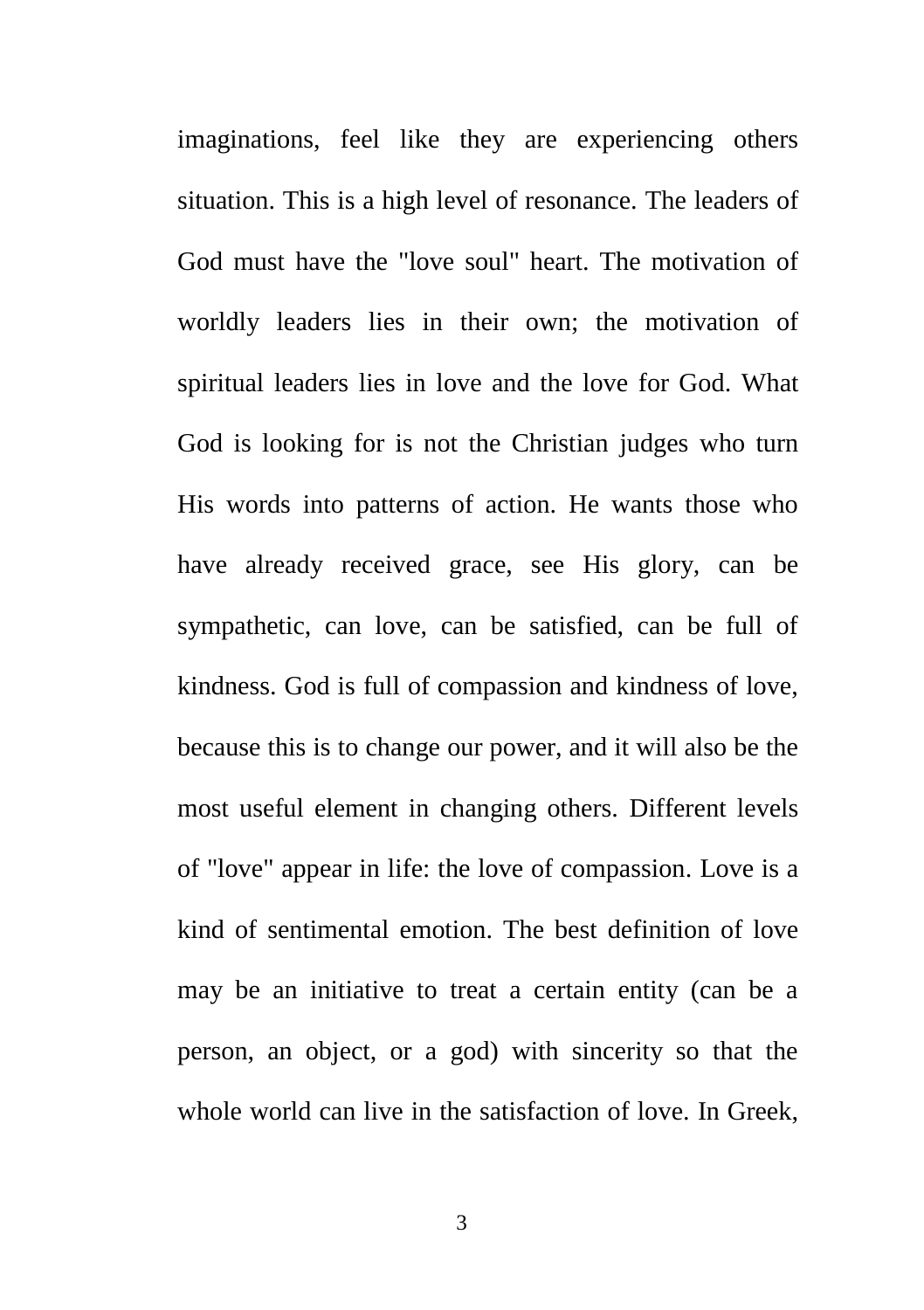the word love can be explained as a several words, they are "eros", "philia" and "agape".

3. First Corinthians Chapter 13 Explains the "Love of Leaders"

 Paul said in 1 Corinthians 13 that the basic meaning of love is patience. Love is kindness. Love does not boast, does not show arrogance. Love does not shy, does not seek his own benefits, does not count on evil, does not like unrighteousness. This is the character of a leader : patience, kindness, humility, respect, selflessness, tolerance, honesty, and loyalty. 1Corinthians Chapter 13 can be seen as the relationship between leadership and love. Love can be defined as the hard work of man in order to meet the reasonable needs of others. Also to place others aspirations and needs in the first place and seek the best interests for others.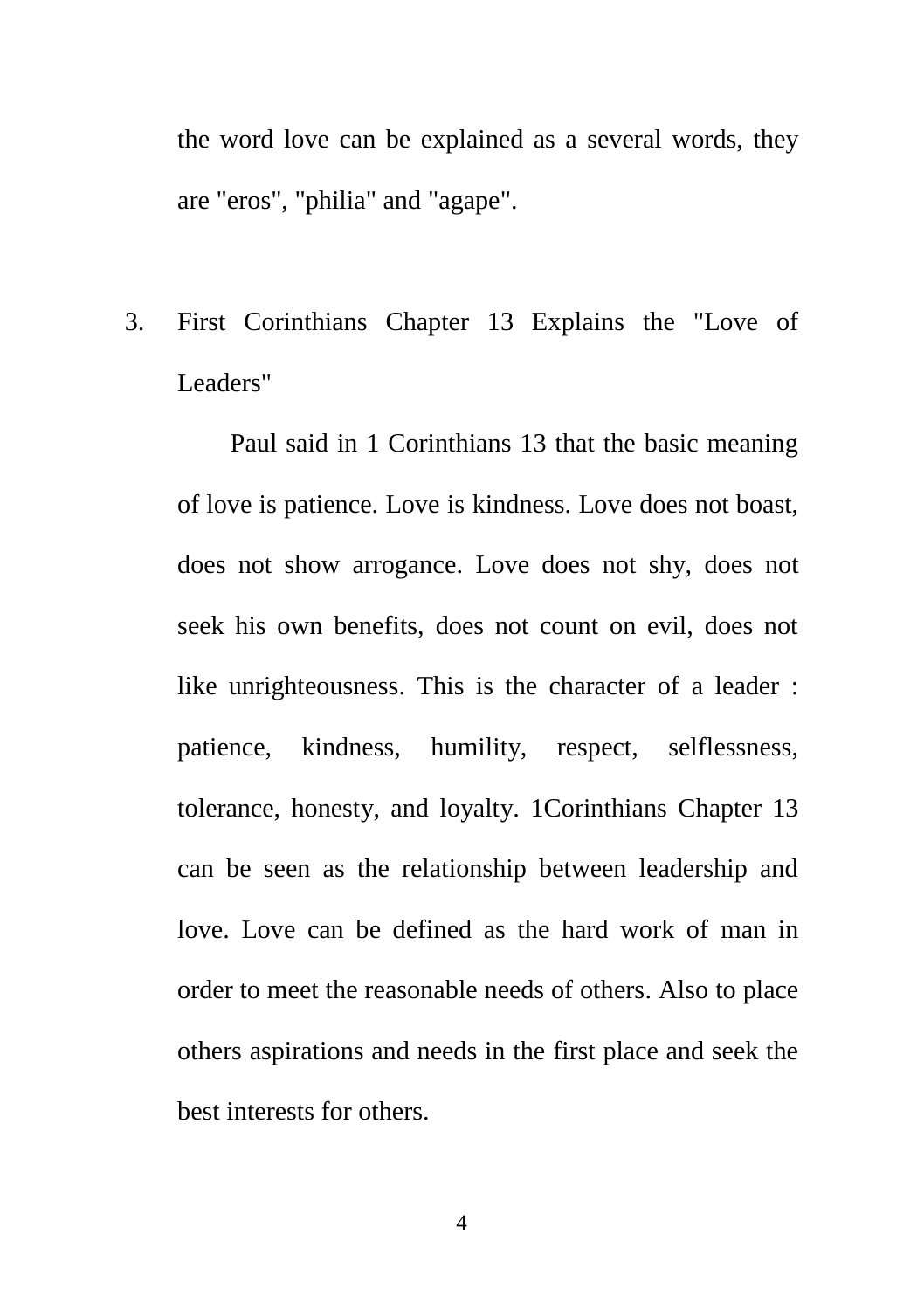### 4. David applies leadership love to life

 David made good use of "Leader's Love". Leaders must know how to love their spiritual leaders. The foundation of the ministry of a spiritual leader is to have faith in God and to love God. Leaders must know how to respect others because before they wanted to be respected, they must respect others. The obedience of leaders is to set aside their own interests. Although they suffer, they still submit to the authority of the upper leader. Leaders must not only lead others but also establish relationships with the team. Maintaining a good relationship with the team is friendship. A leader who knows how to establish friendship can enable the team to develop appropriately. When leaders feel the compassion, they can exert unexpected effects on the team, just like David. This is a group of humble people who eventually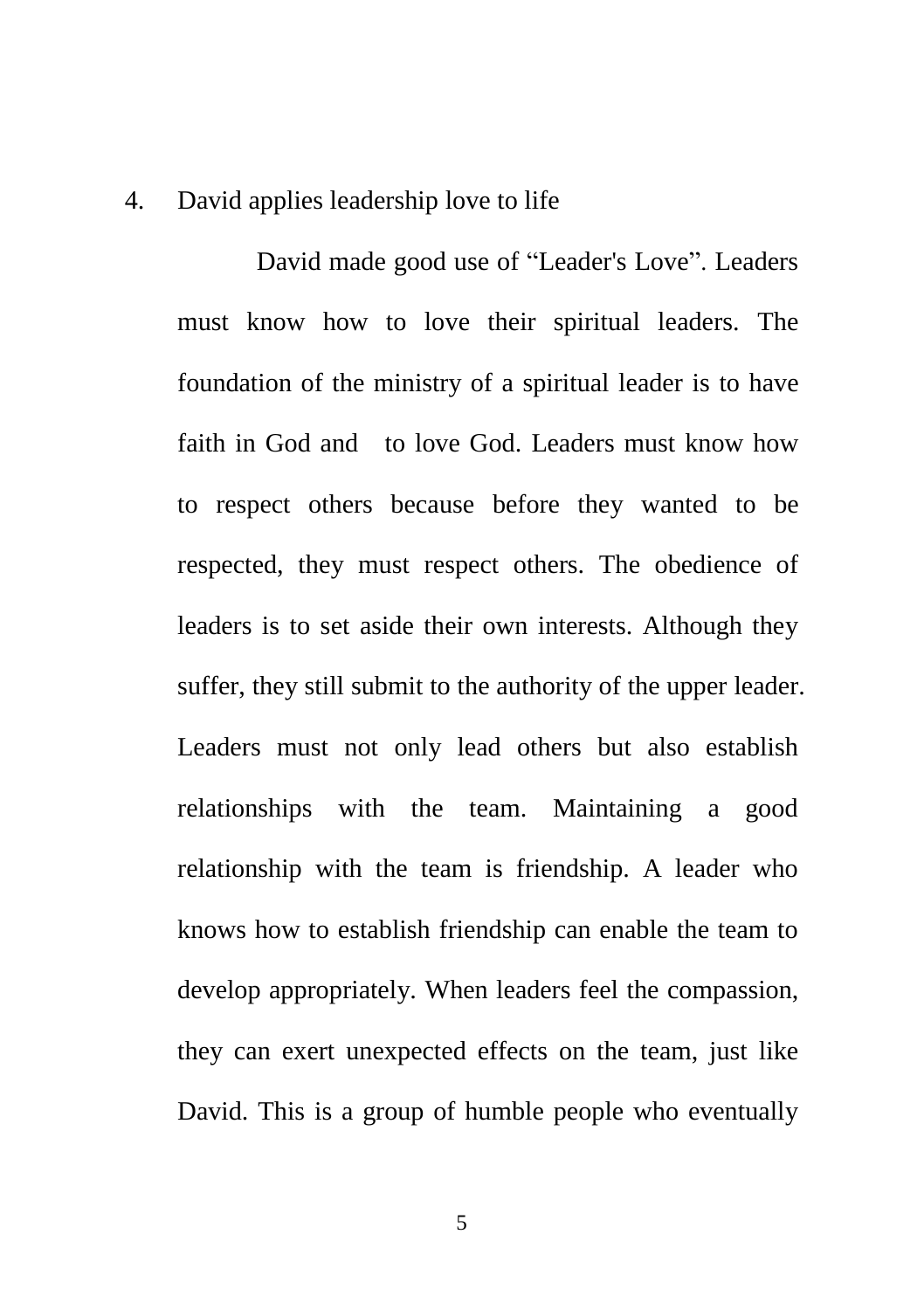become conquerors. The leader's love is derived from the incomparable courage of love, dare to face different challenges, and when he determines the direction of God, he goes forward courageously. God's character is the character of the leader. The leader's good character is to love others and he does not want others to be hurt. When someone offends a leader, the leader immediately forgive him even if he is being hurt, this shows the love of the leader. True spiritual leaders can truly obey others and true love brings better reputation. With good reputation, personal development can be even higher.

### 5. The love crisis of the leader

 The leadership work will inevitably face different crisis and temptations. Each leader should not underestimate it. Leaders love power in a wrong way. Power or authority is the influence on people and the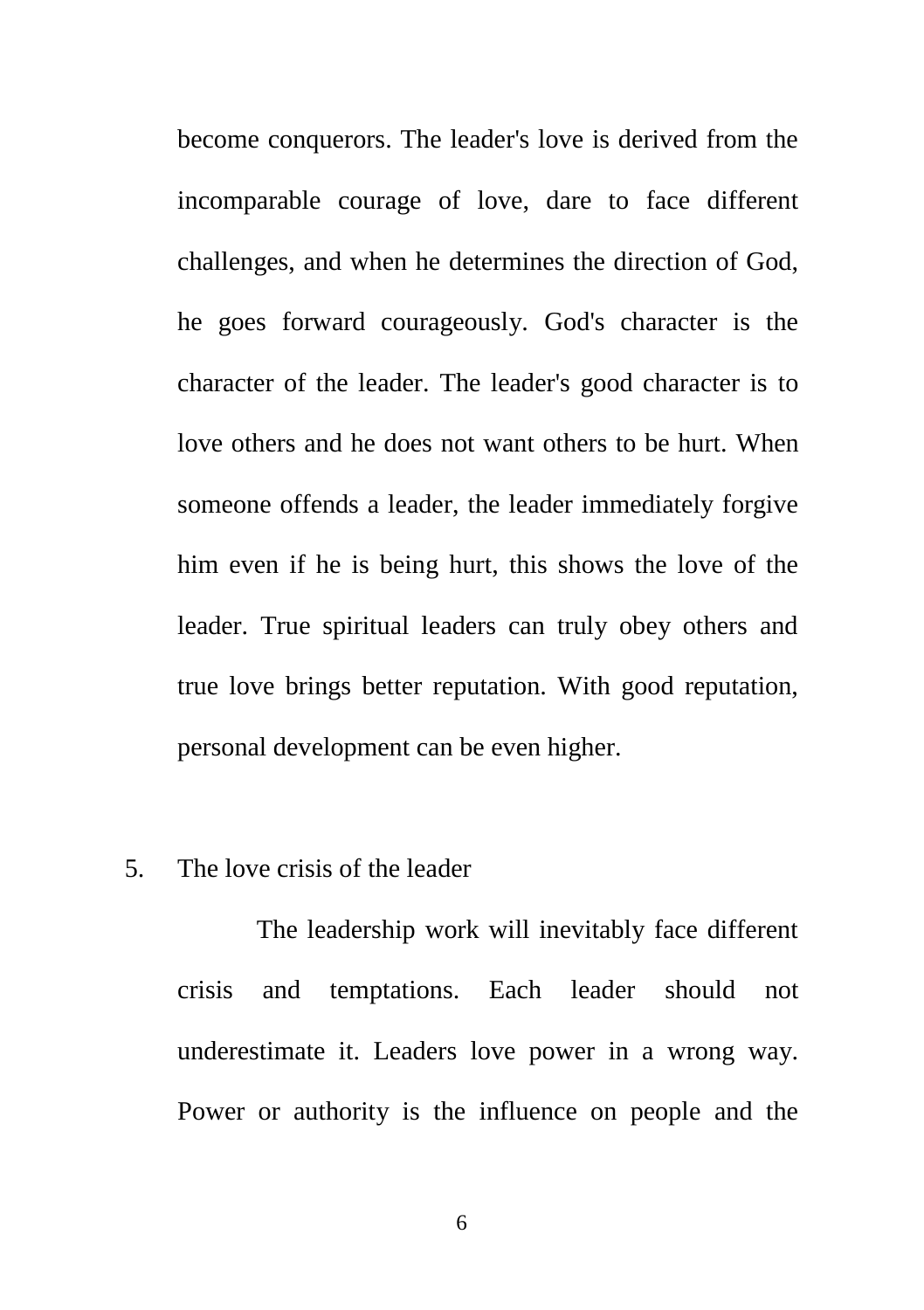environment. People are given power by God and the church. The emergence of power is for the advancement of society and spiritual life. If it is used improperly, it may harm the society or others. Leaders may also love money in a wrong way. When the leader has power, he can use and manage more assets than others. In the kingdom of God, there is no teaching about the principle of financial management. However, the leaders must pay attention to the fact that without money, many tasks cannot be completed. Money is important, but it creates problems. In God's eyes, everything is good, so the body of men and women is also "good". When leaders did something wrong, it caused serious impacts.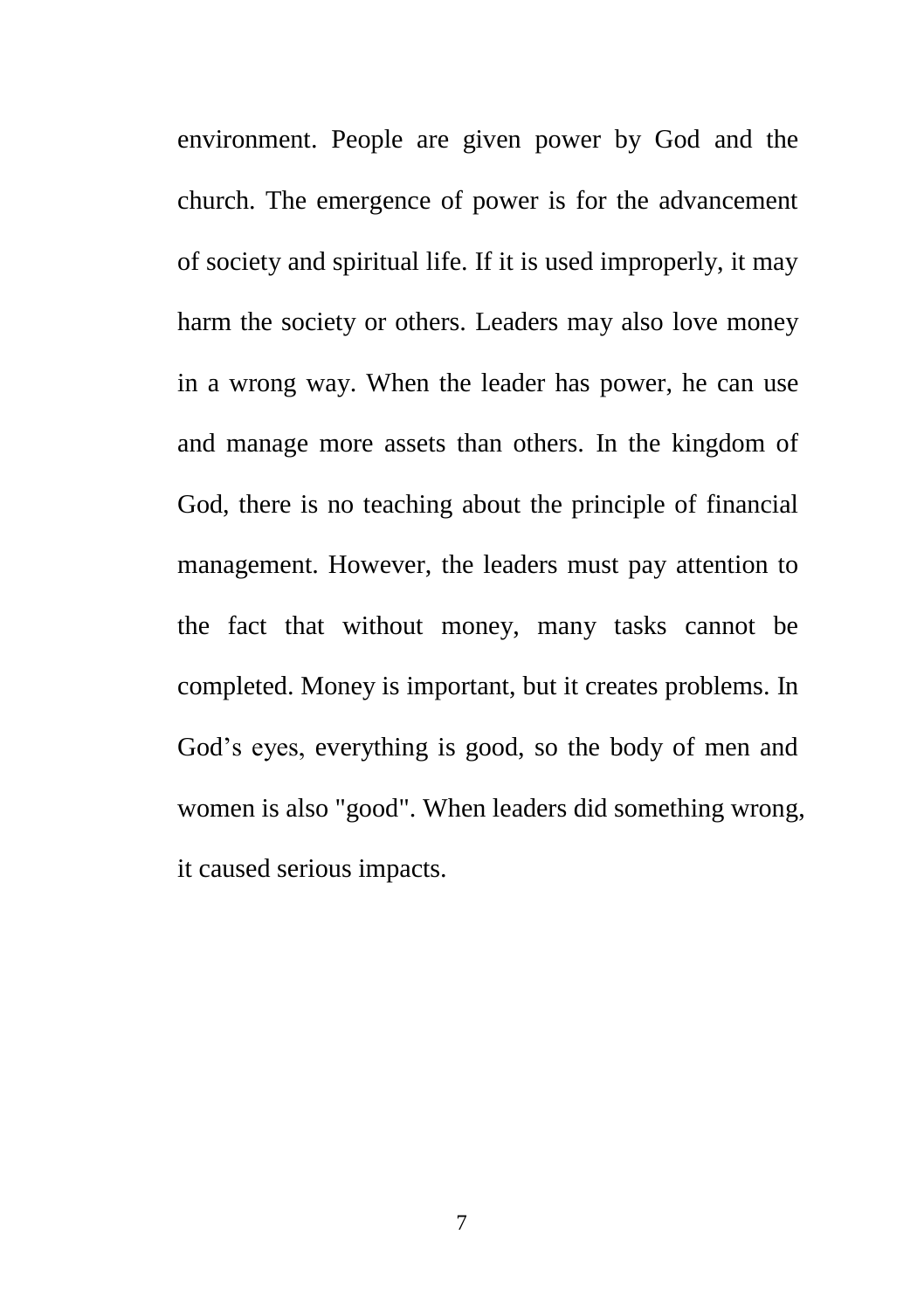6. Conclusion

 The spiritual leader must love the person with "true love". Agape's love is to give oneself and to commit to the one he or she loves. Agape's love is not the love of choice, but the love for everybody. In our hearts, some people always make us unhappy, but we know that God's will is to love us. In the eyes of the world, some people really are not deserved to be love. They may hurt us, insult us, and hate us. But God's will is in us. Love him and give God's love to them. Or some of our loved ones disappoint us, discourage us, and frustrate us. But God requires us to love them and give them the love of God.

### 7. Reference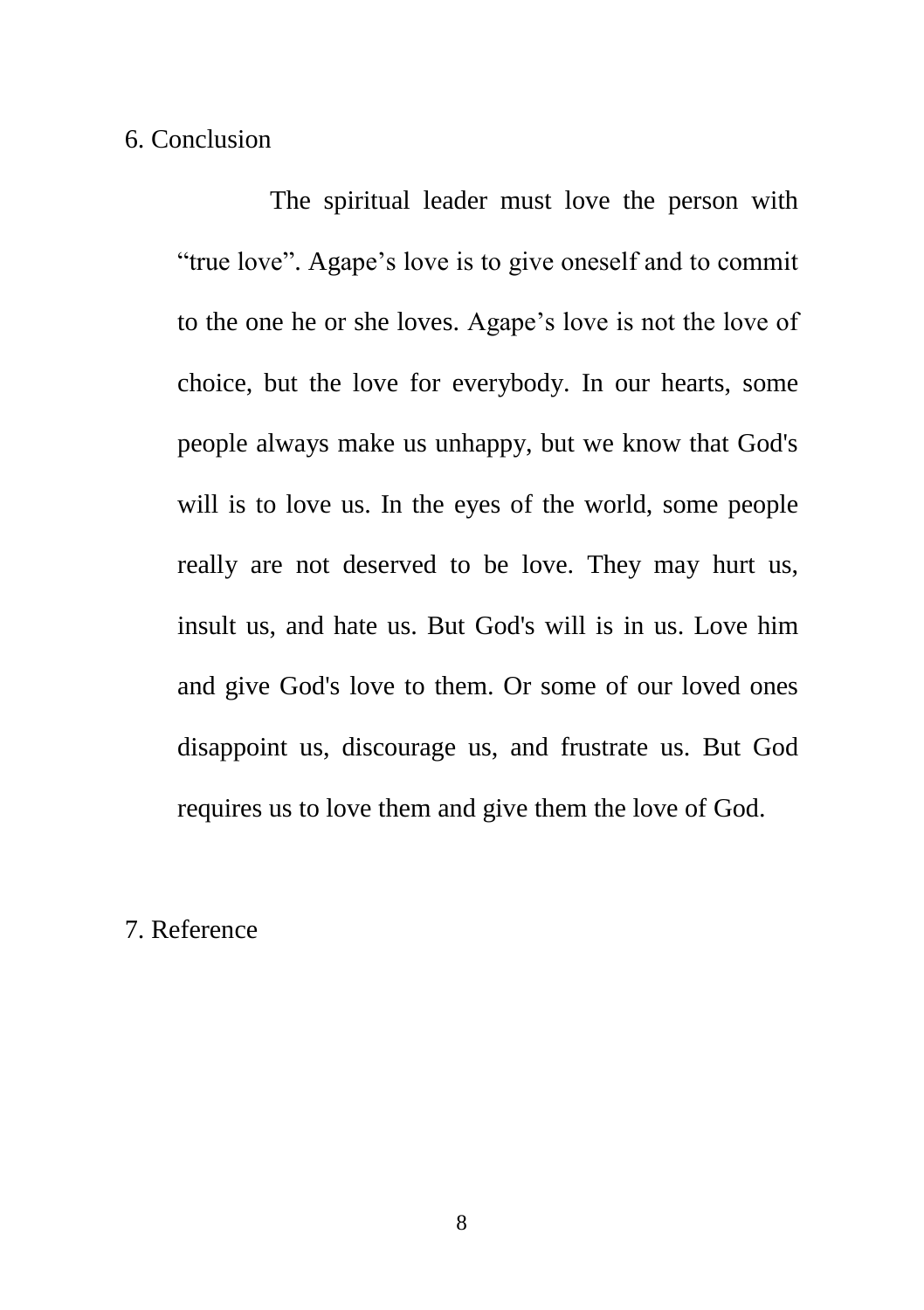# Summary

- 一、引言
- 二、領袖的愛的「定義」
- 三、哥林多前書第 13 章對「領袖的愛」的闡述
- 四、大衛生命中應用領袖的愛
- 五、領袖的愛的危機

# 六、結語

七、參考書目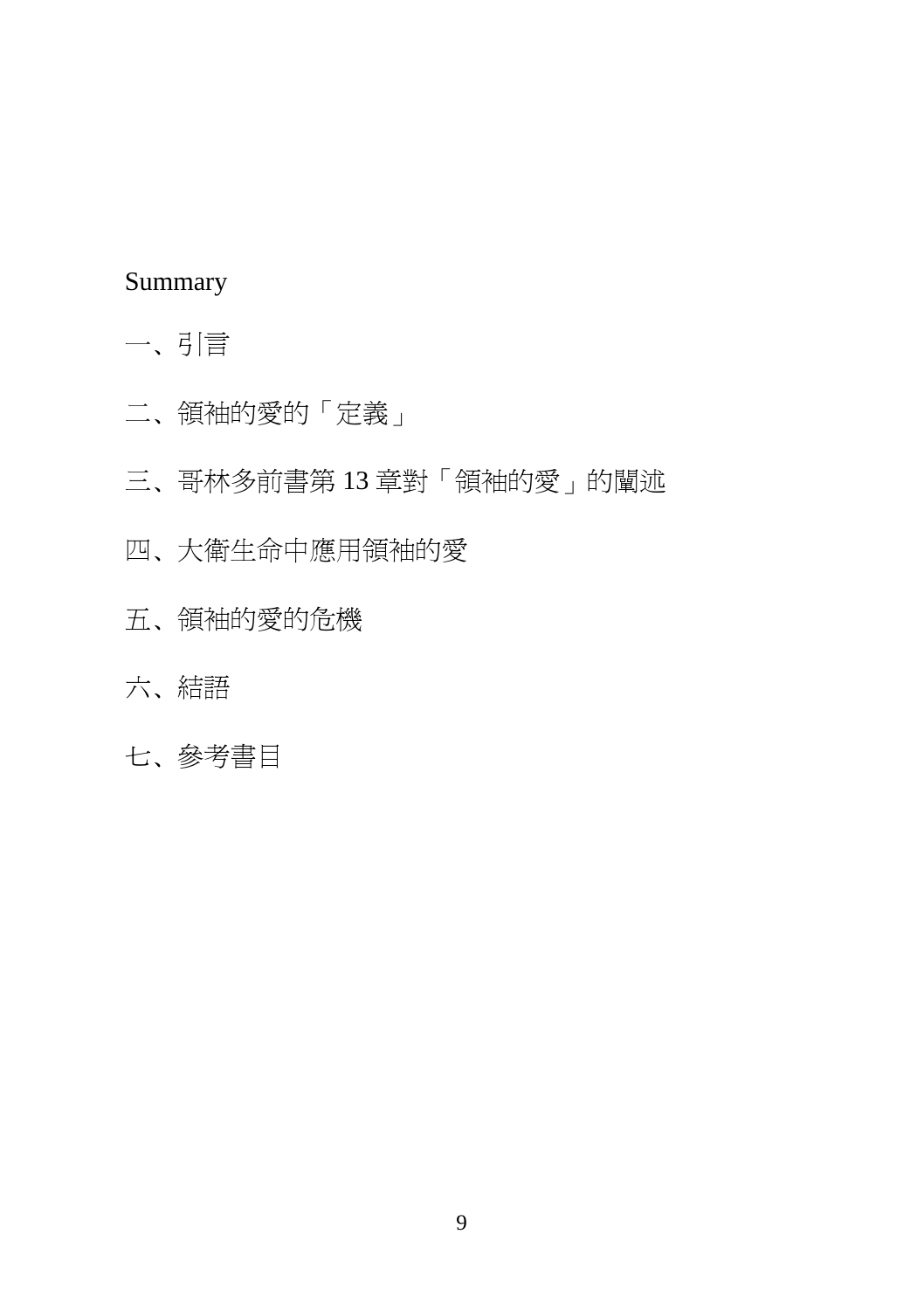# 一、引言

 $\overline{a}$ 

問世間愛是何物,叫人神魂顛倒!

人與人之間存在著一種特殊的力量,這股力量雖是眼不 能見,聽不能聽,但藉著人與人之間的互動行為,就能看見 它確實存在;它不能移山填海,但它意式形態卻不斷出現於 我們的周遭環境,它令人緊扣不捨,有人為它而生,甚至為 它而死—它就是「愛」。愛通常多見[於人或](http://zh.wikipedia.org/wiki/%E4%BA%BA)[動物。](http://zh.wikipedia.org/wiki/%E5%8B%95%E7%89%A9)可說是一 種衍生於人之間的強烈關愛[、忠誠及](http://zh.wikipedia.org/wiki/%E5%BF%A0%E8%AA%A0)善意的情感與心理狀 態,[如母愛。](http://zh.wikipedia.org/wiki/%E6%AF%8D%E6%84%9B)亦可為衍生於兩性之間[在性慾與](http://zh.wikipedia.org/wiki/%E6%80%A7%E6%AC%B2)[情感上](http://zh.wikipedia.org/wiki/%E6%83%85%E6%84%9F)的吸引 力,例[如情人之](http://zh.wikipedia.org/wiki/%E6%83%85%E4%BA%BA)間的情愛與溫柔。此外,亦可能為衍生自尊 敬與欽佩之情,例[如朋友之](http://zh.wikipedia.org/wiki/%E6%9C%8B%E5%8F%8B)間彼此重視與欣賞。

愛是與生俱來的,是神放於我們內裡的特殊動力;聖經 常常提到「愛」,就是非常著名的經文「愛世人,甚至將祂 的獨生子賜給他們,叫一切信祂的,不至減亡,反得永生。

<sup>《</sup>維基百科, 自由的百科全書》[http://zh.wikipedia.org/wiki/](http://zh.wikipedia.org/wiki/愛)愛 (1/11/ 2012)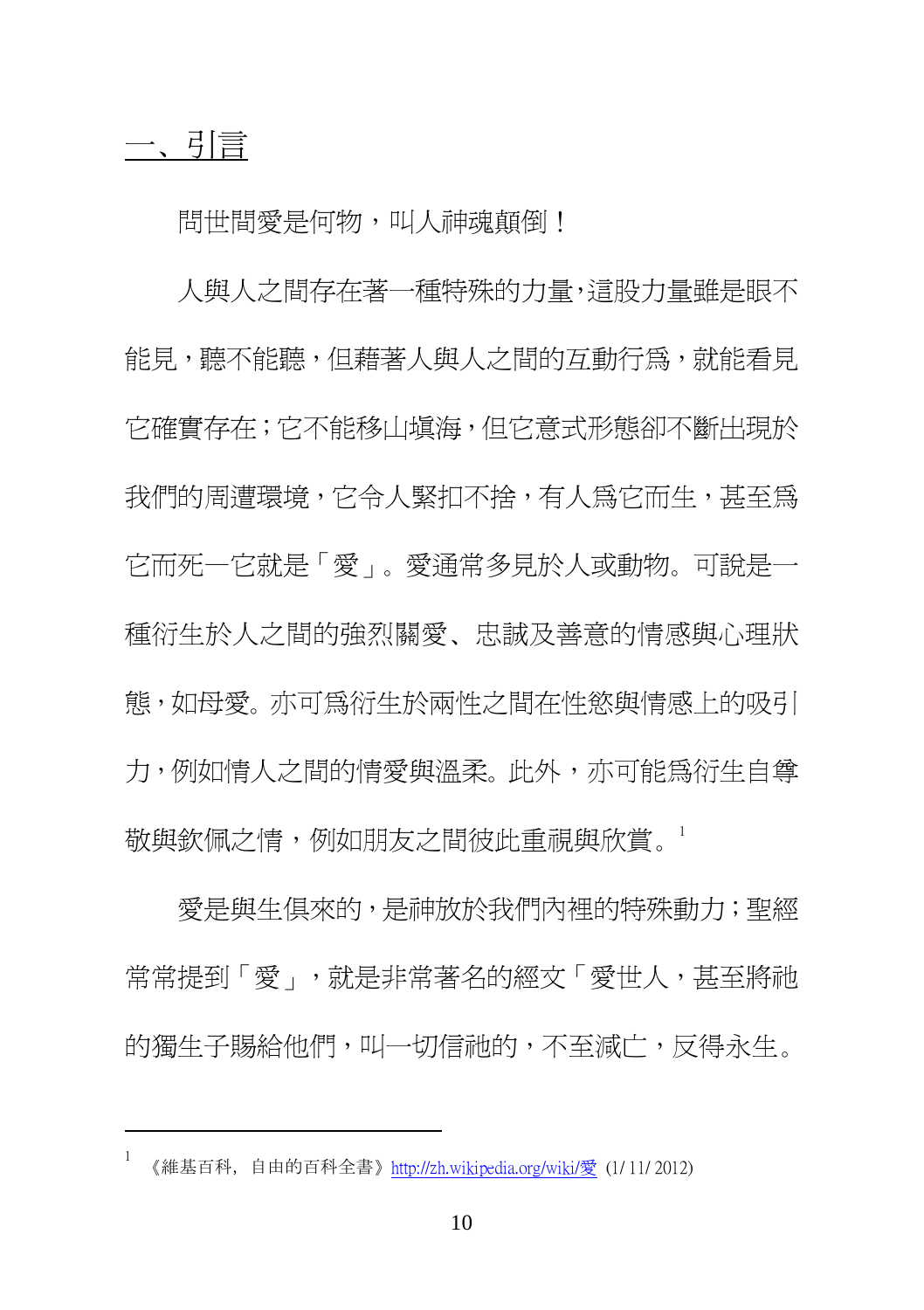(約三 16) ;以上說到神的愛,而人與人之間的愛可見的經 文是「親愛的弟兄阿,我們應當彼此相愛,為愛是從神來的, 凡有愛心的,都是由神而生, 且認識神。沒有愛心的,就不認 識神,因為神就是愛。」(約一 4:8) ;原來男女之愛,聖經 的也有記載:「你必戀慕你丈夫,你丈夫必管轄你。」(創  $\equiv$  16).

由以上可知聖經對「愛」的重視,「愛」衍生於人與人 之間,是一種不可或缺的牽引關係;那麼作為領袖的,這也 是一種不可缺少的表達和表現,甚至可讓領袖生命存活或死 亡。我不是非常要喜歡我的隊員和同事,但是作為領導者, 我必須愛他們;愛是忠誠,愛是協作,愛是尊重個人的尊嚴, 這 是 任 何 組 織 的 力 量 所 在 。 — 文 斯 . 隆巴迪 (Vince  $L$ ombardi)<sup>2</sup> 這裡說出愛「愛」建立組織或教會的重要原料,

 $\overline{a}$ 

 $2 \times 2 \times 2$ <br>  $\mathbb{R} \times 3$  德道就是服務》亨特 (J. C. Hunter) 著。張業非譯。 (The Servant: A Simple Story About the True Essence of Leadership)。北京:機械工業出版社,2004。第 55 頁。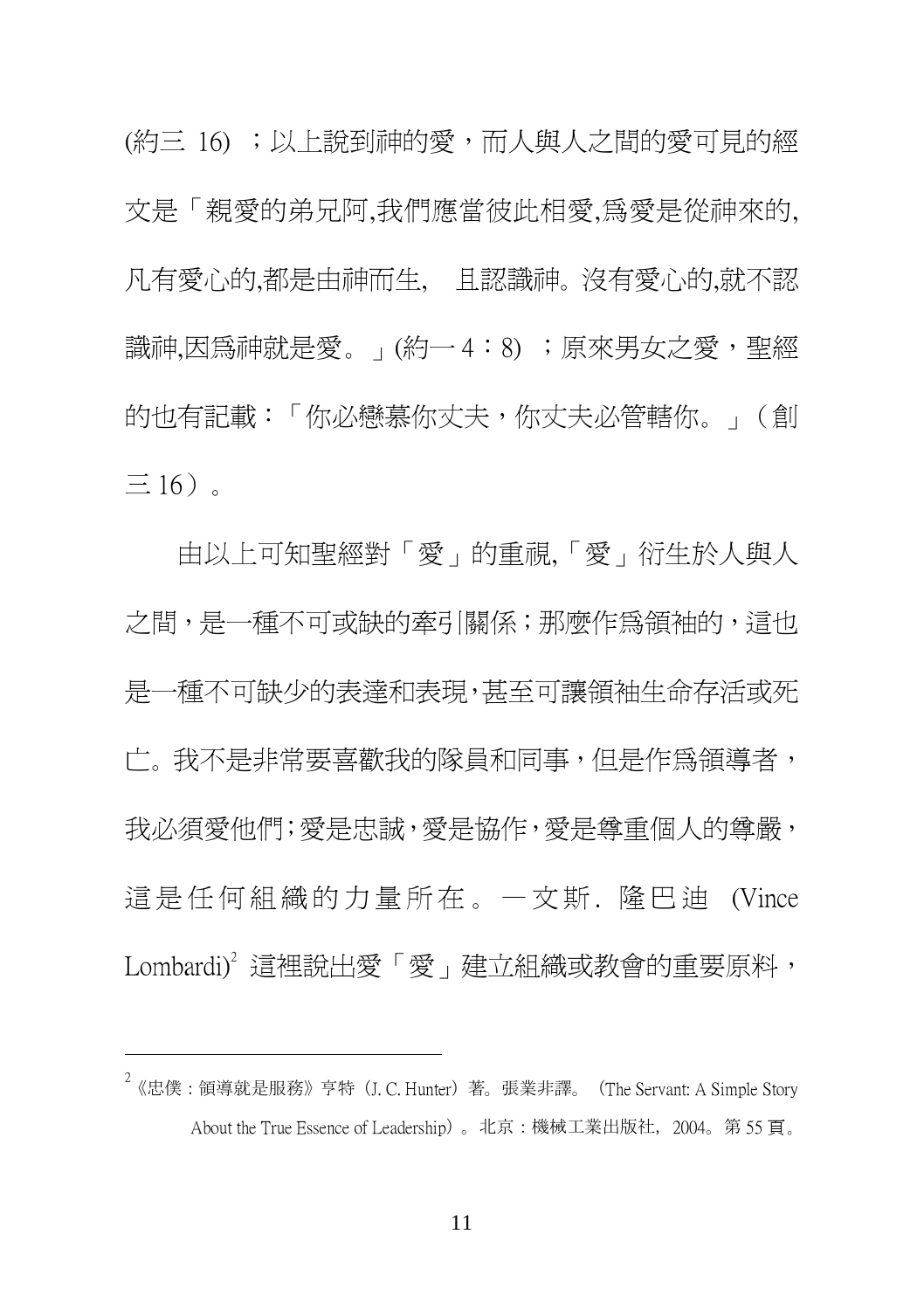領導與愛有不可割離的關係;聖經看重「愛」,原來神將「愛」 存在於人與人之間的關係中,可讓領袖以愛作帶領,領袖需 要愛,以愛作基礎,以愛領導他人,以愛建立組織或教教會, 以愛作服待。

# 二、領袖的愛的「定義」

I.領袖的愛宏觀性

愛是人的本質, 不斷同[的民族對](http://zh.wikipedia.org/wiki/%E6%B0%91%E6%97%8F)愛有不同的闡釋, 總括 來說愛可以包[括靈魂或](http://zh.wikipedia.org/wiki/%E9%9D%88%E9%AD%82)心靈上的愛、對法律與組織的愛、對 自己的愛、對食物的愛、[對金錢的](http://zh.wikipedia.org/wiki/%E9%87%91%E9%8C%A2)愛、對學習的愛、對權力 的愛、對名譽的愛、對他人的愛等;甚至不同的人對的愛有 著不同程度的看法;基實愛是一個抽象概念,需要藉著體驗 和感受去體會,較難以言語來表達;領袖必須能讓人有「愛」 的感受,才能發揮「領袖的愛」。

A. 感同身受的愛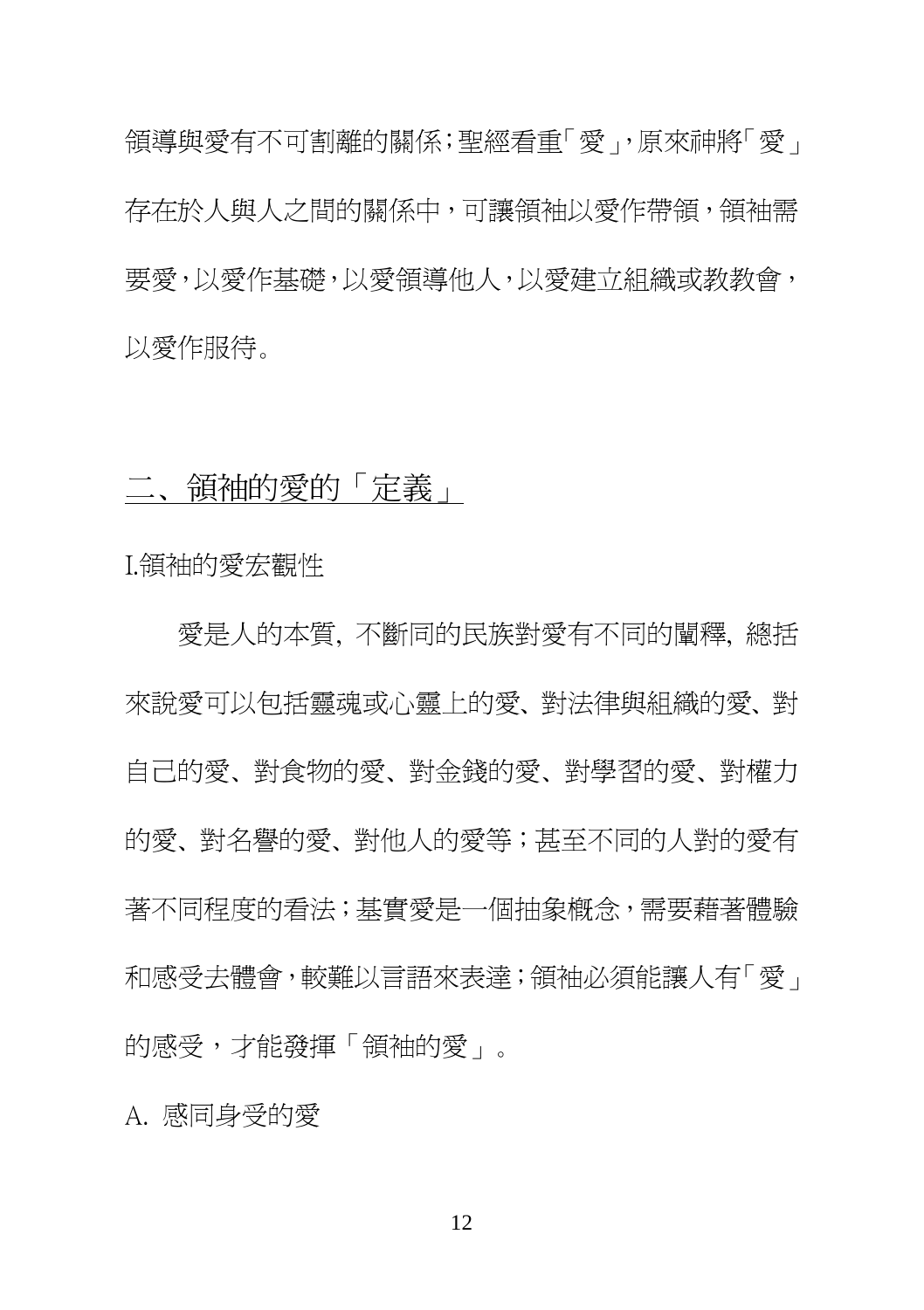神的領袖必須有愛為基礎的「感同身受」,就是指自 己雖未曾經歷過別人的遭遇,但憑藉想像,能得出猶如親 歷其境的感受,是一種高層次的共鳴感。「壓傷的蘆葦, 他不折斷。將殘的燈火,他不吹滅他。」(賽四十二 3 ) 主 耶穌同情和了解軟弱的和犯錯誤的; 許多時候, 人會無情 的踐踏失敗者,但神理想的僕人卻不會如此。<sup>3</sup> 教會由不 同承認自己有罪的人組成,這些人難免有傷痛的經歷,但 人與人之間卻是有著不同意見,繼而發生磨擦,加深傷 痛,所以神的領袖必須有愛為基礎的「感同身受」,去感 受他人的痛;扶持軟弱者,讓本來將要熄滅的靈火,再一 次被燃亮起來。

### B. 愛靈魂

 $\overline{a}$ 

 $3$  《屬靈領袖》孫德生。。增訂版。香港:福音證主協會出版部, 1982。第 18-19 頁。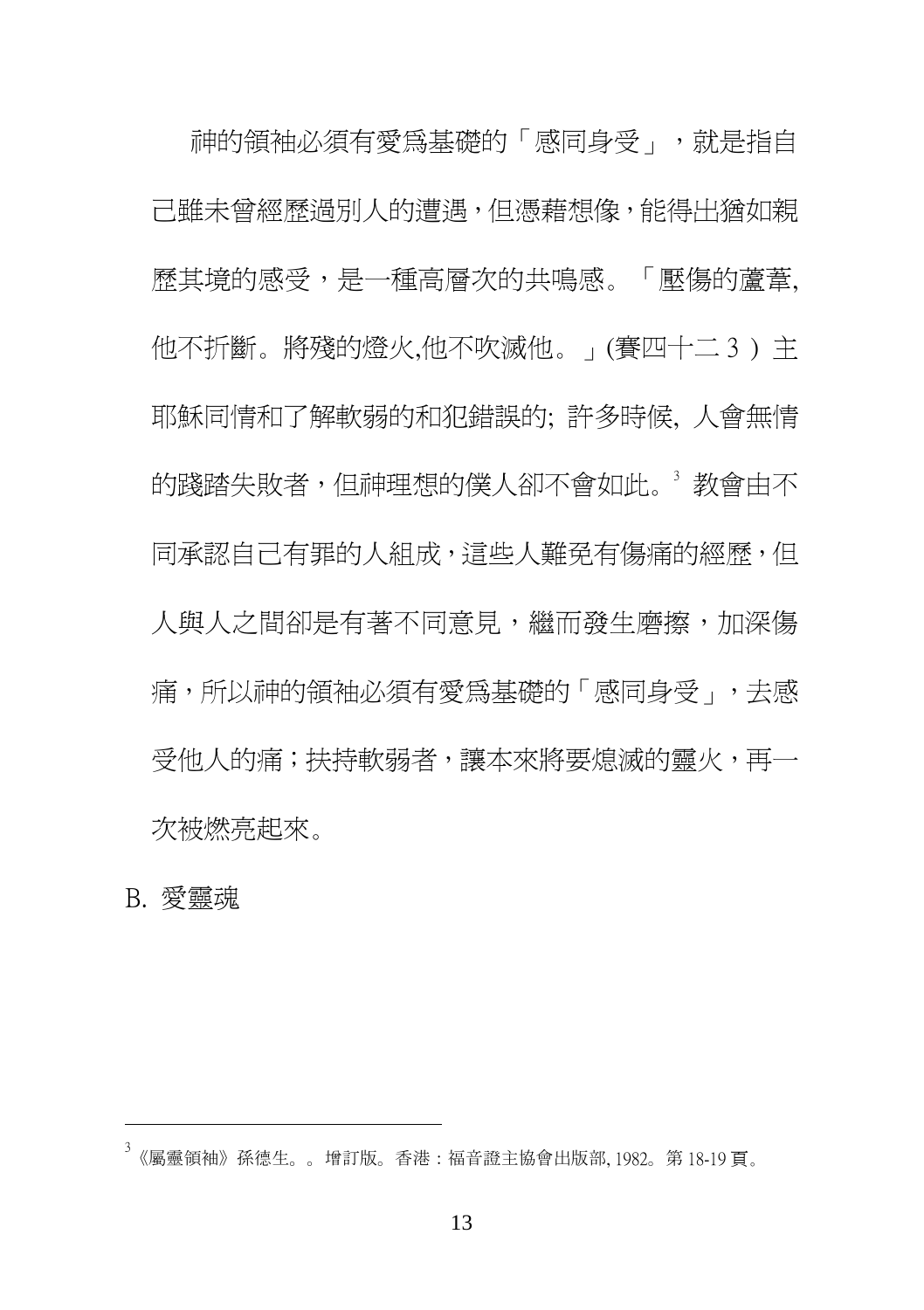神的領袖必須有「愛靈魂」的心。屬世的領袖的動 機在於自己;而屬靈領袖的動機在於愛神愛人。<sup>4</sup> 神愛世 人,願意將獨生兒子願意降生為人,為人而死,讓人得到永 遠生命;神的領袖如果沒有「愛靈魂」的心,在事奉從道路 上就十分困難,因為與神的方向背道而馳,向著相反方向前 進。神為人類創造天地萬物,在神眼中,人比一切都為重要; 領袖如明白人的重要性,便能以愛去對待身邊的人,就能以 愛的眼光去愛人;人在忙亂中,1 容易忽略人,事比人重要, 但在神的世界中或教會中,一切事情的發生是為了讓人有更 豐盛的生命而出現;人比一切都重要。

C. 恩慈的愛

 $\overline{a}$ 

 神所尋找的,不是那些把祂的話變成行為模式的基 督徒律法師,祂要的早那些已接受恩典,看見祂的榮光、能 同情、能愛、能滿足、能滿有恩慈而照顧失足的人;神所有

<sup>4</sup> 《屬靈領袖》孫德生。。增訂版。香港:福音證主協會出版部, 1982。第 24 頁。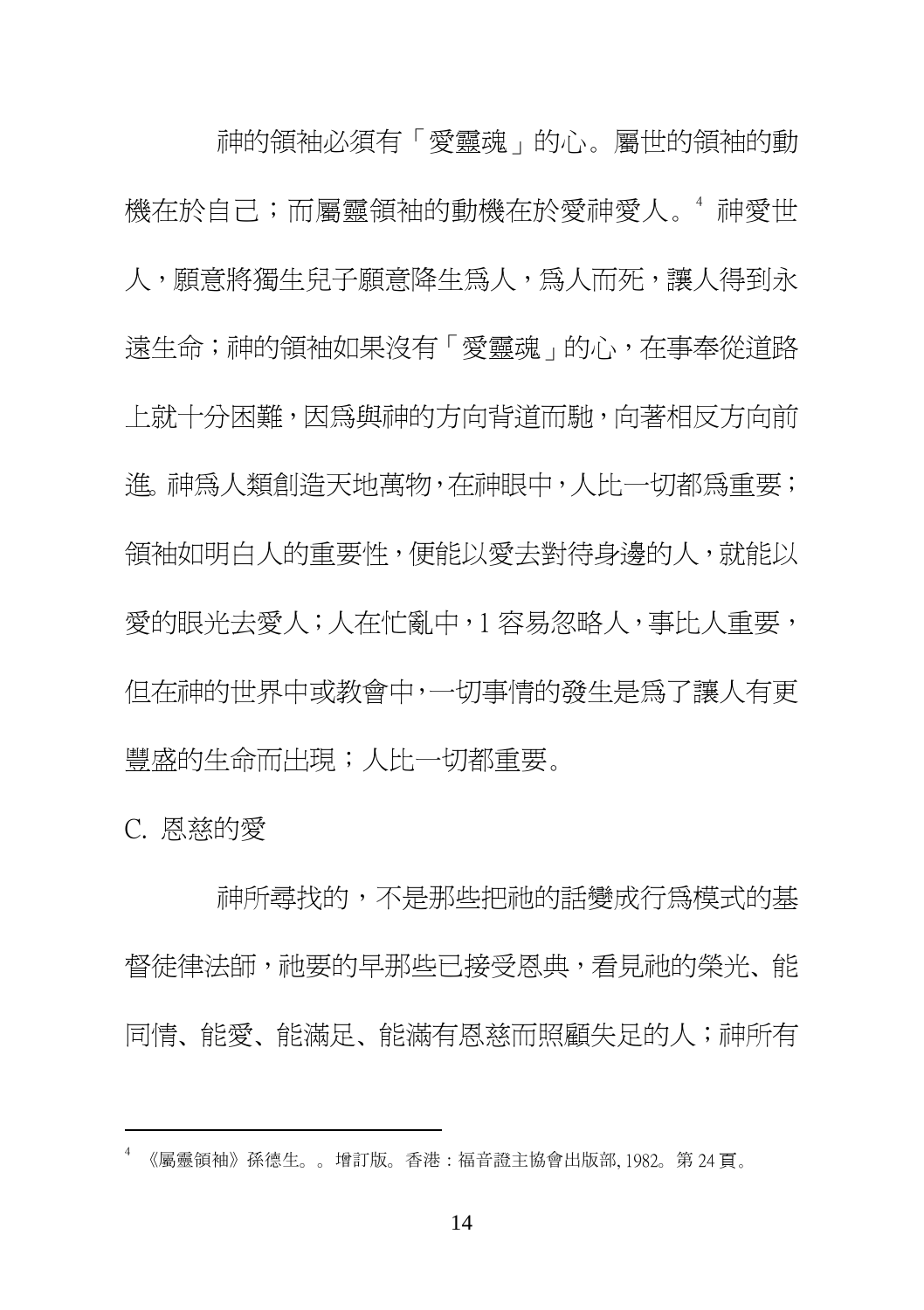人的就是充滿憐憫、恩慈的愛,因為這就是改變我們的力 量,並且也必成爲改變別人最有用的要素。' 神的領袖對 事奉中犯錯者是永遠不能移再走事奉之路,還是給予機會, 可能是一個不容易回答的問題;神是滿有恩慈的神,神仍然 愛他們,神的愛是滿有恩慈,即滿有盼望;神不是與罪妥協, 而是對人有永遠的機會,正是等待浪子的回轉;神的領袖需 要有恩慈的愛,需要給予他人盼望,就是浪子父親的心。 II. 領袖的愛微觀性

不同層次的「愛」在人生中出現:憐憫之愛:在年少時 居住在公共屋村,有不少流浪狗在屋村內遊盪;有一次,一 售餓得發慌的初生小狗在家門口徘徊不走,媽媽看見牠,便 立即用掃帚將他趕走,看見小狗身上少了一塊毛皮,又飢又 渴的樣子,惹人憐愛,牠樣子雖然醜陋,但實在不忍心叫他

 $\overline{a}$ 

 $5$  《領道者的剖析》(Profiles of a Leader)。柯渥(J. Cornwall)著。林約翰譯。台北:財 團法人基督教以琳書房,1988。第 173 頁。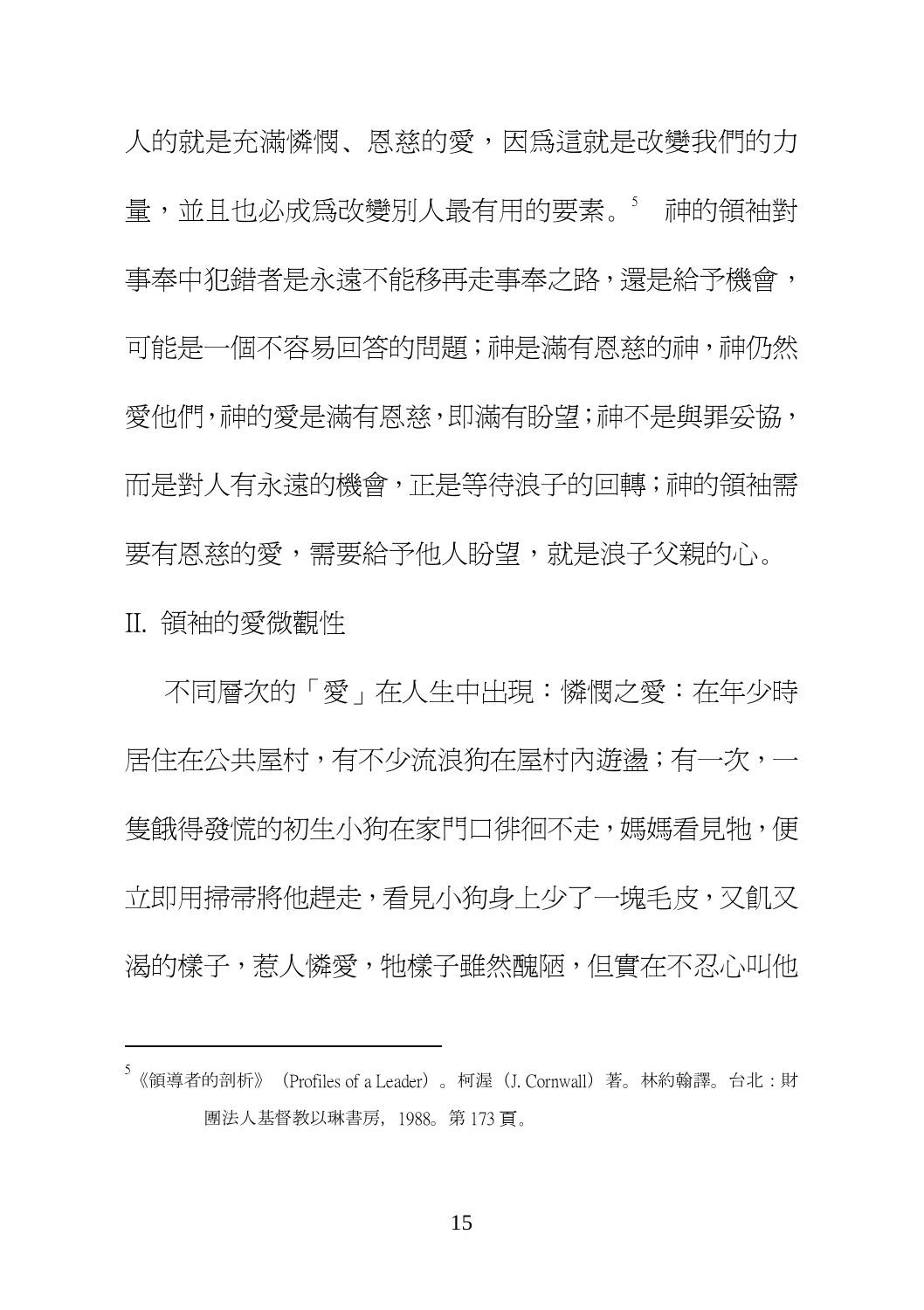捱餓,趁著媽媽不以為然,立即將小狗收藏起來,將小狗放 在垃圾房的隱密處,然後到小商店買牛奶給他喝,最後小狗 吃餉後,便立即呼呼大睡;這可說是對小狗「由憐生愛」; 夫妻之愛:「十年生死兩茫茫,不思量,自難忘。千里孤墳, 無處話淒涼。縱使相逢應不識,塵滿面,鬢如霜。夜來幽夢 忽還鄉,小軒窗,正梳妝。相顧無言,惟有淚千行。料得年 年腸斷處,明月夜,短松崗」(江城子 蘇軾) 蘇軾的詩詞寫 出掛念亡妻之情懷,字字有情,從數十文字的字裡行間,可 見用情之深,用意之切,這份情感乃由愛而生。在我們身邊 處處可見「愛」常在,「愛」在每個人的生命裡隨處可見, 如兄弟姐妹之愛、父母之愛、夫妻之愛、朋友之愛等。

愛是一種發乎人內心的情感。愛最佳的定義可能是主動 行動,以真心對待某個體(可以是人、物件或神),使整體 得到快樂。簡而言之,愛即主動使整體得到快樂;希臘語裡 將愛此字用作幾個不同的字詞,它們分別是「eros」、「philia」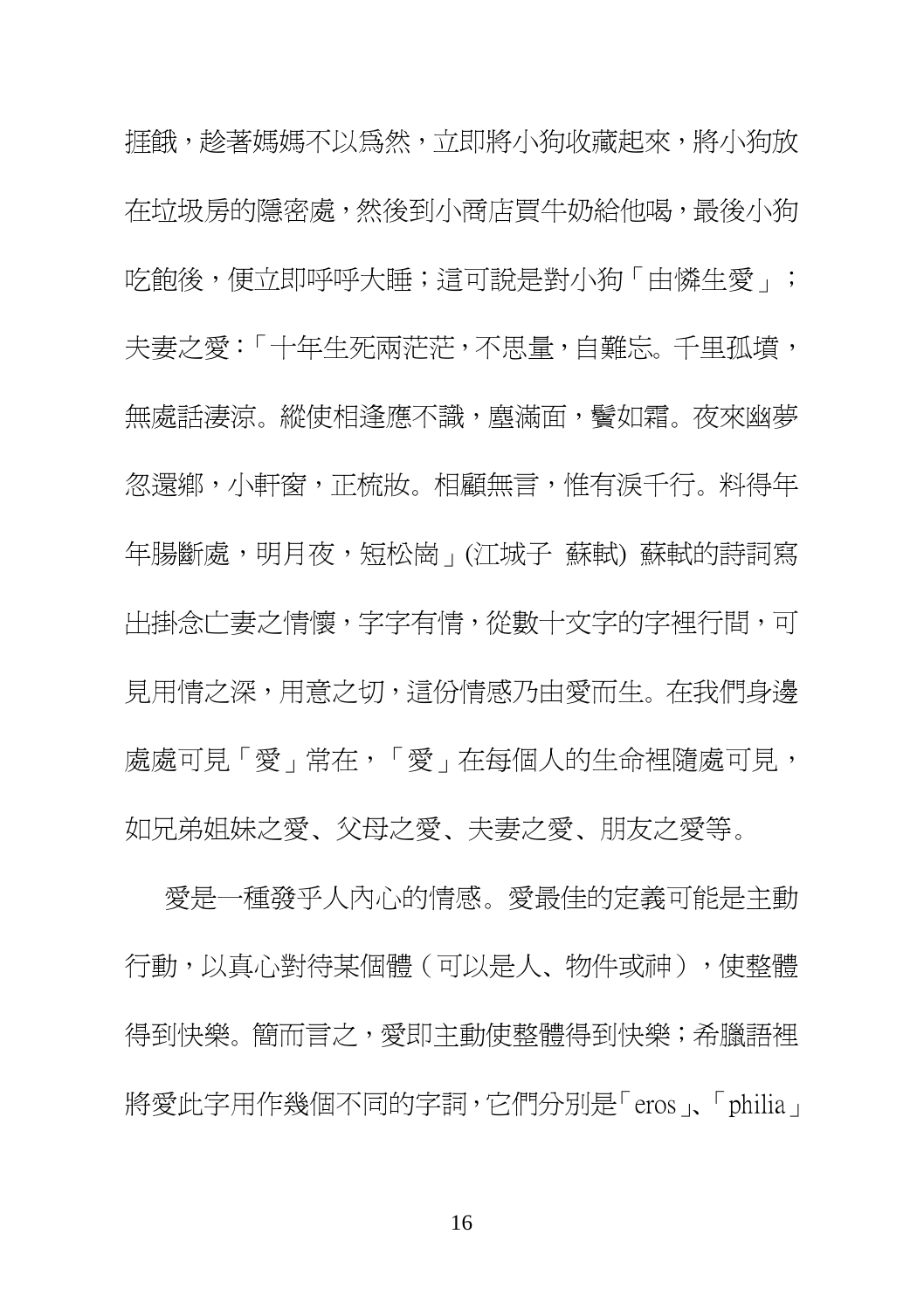及「agape」,我們一起往下去看看以下段落對上三個字詞 的解釋。

A. Eros ( $\epsilon \rho \omega$ ς érōs)

可理解為性愛與激情,追求感官的享受與擁有;其有時 亦會譯為肉體上的愛,即肉體的愛;這種愛是一種「本能」, 在大自然中,動物在發情期時會尋覓對象交配,以滿足生理 和心理的需要;神給與我們自由意志,我們對「愛」可以自 由運用,但若然被這種「愛」嚴重牽引的話,便會出現迷失 或沉溺的情況;當人們迷失或沉溺在與「性」有關的事情上, 就會將性愛與激情擺在首位,道德倫理一切也可能拋諸腦 後,Eros 比起任何事都重要;我們利用最近的「靚模現象」 與 Eros 作對比,「靚模現象」的著眼點全放於女性的身體 上,重點更是女性的胸脯或少穿衣服的身驅,她們的「美麗」 並未首先引起人們對美感的的欣賞,相反地首先引發的是 「性聯想」或「性幻想」,這一切與 Eros 的定義不謀而合;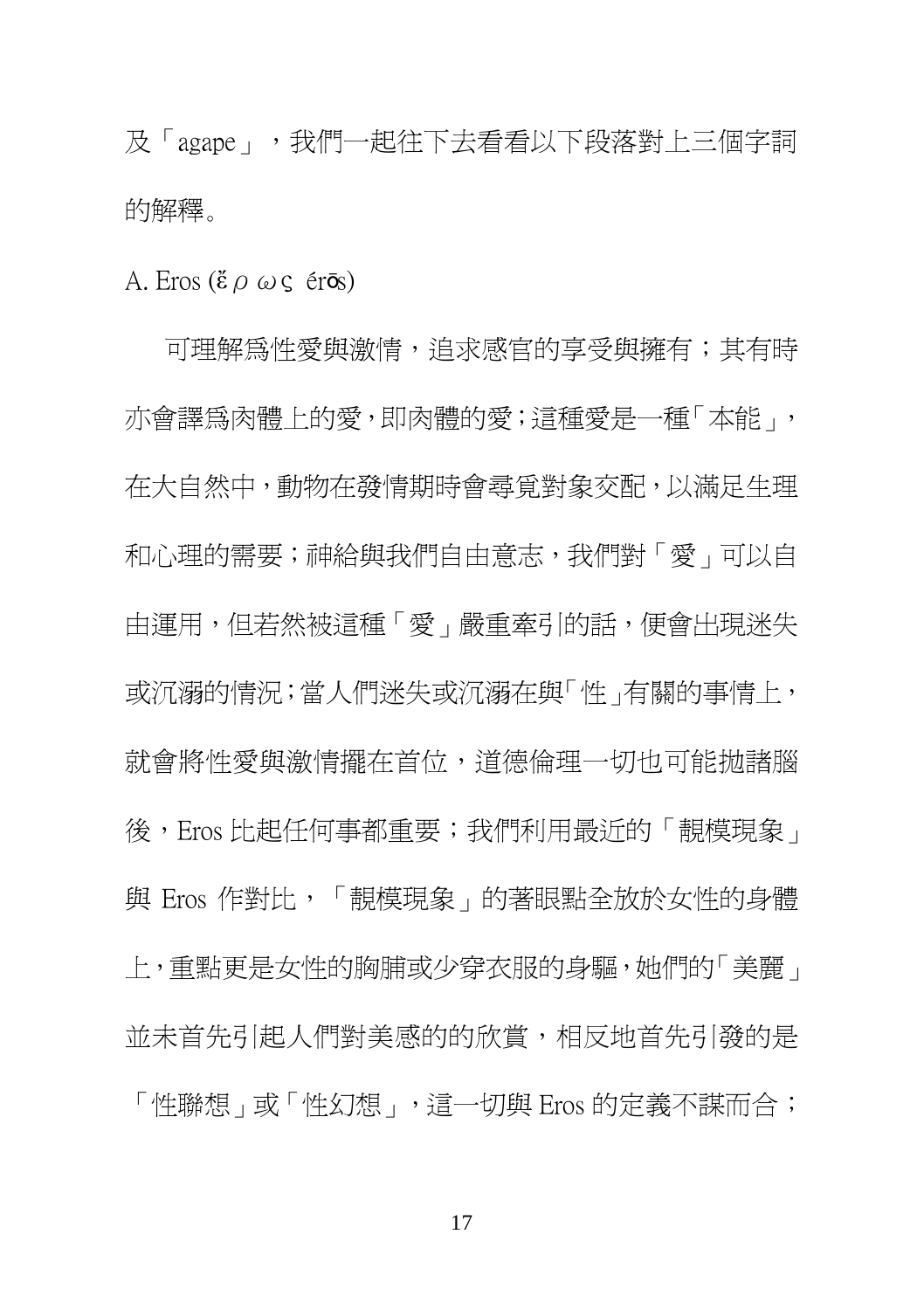這就是性愛與激情,追求感官的享受與擁有,肉體上的愛; 神的領袖會面對「本能」反應,亦是領袖容易「失足」之處。 B. Philia ( $\varphi \iota \lambda i \alpha$  philía)

在現代希臘語裡解為友誼,為冷靜且高尙的愛,此慨念 由亞里士多德提出。其包括了對朋友、家庭與社群的忠誠, 並需要善良、平等與友善。Philia 會因為現實原因而增進, 使雙方均可由其關係裡得益,即友誼的愛。在我們人生中有 朋友、家人和工作伙伴,如果要跟這些人融洽相處,定不能 將 Eros 的愛滲入其中,因為這會引發不少嚴重問題;所以 Philia 會是一個好幫手,讓我們能冷靜且高尚地與他人相 處,亦能讓我們在做人處事上取得平衡和順利,能將人與人 之間的關係推進到良好的境界;但 Philia 的情況存在於互相 尊重與互相信任,若失去以上條件,Philia 根本就不能建立 於兩人之間,莫說「愛」的建立,就連兩人一起相處也是難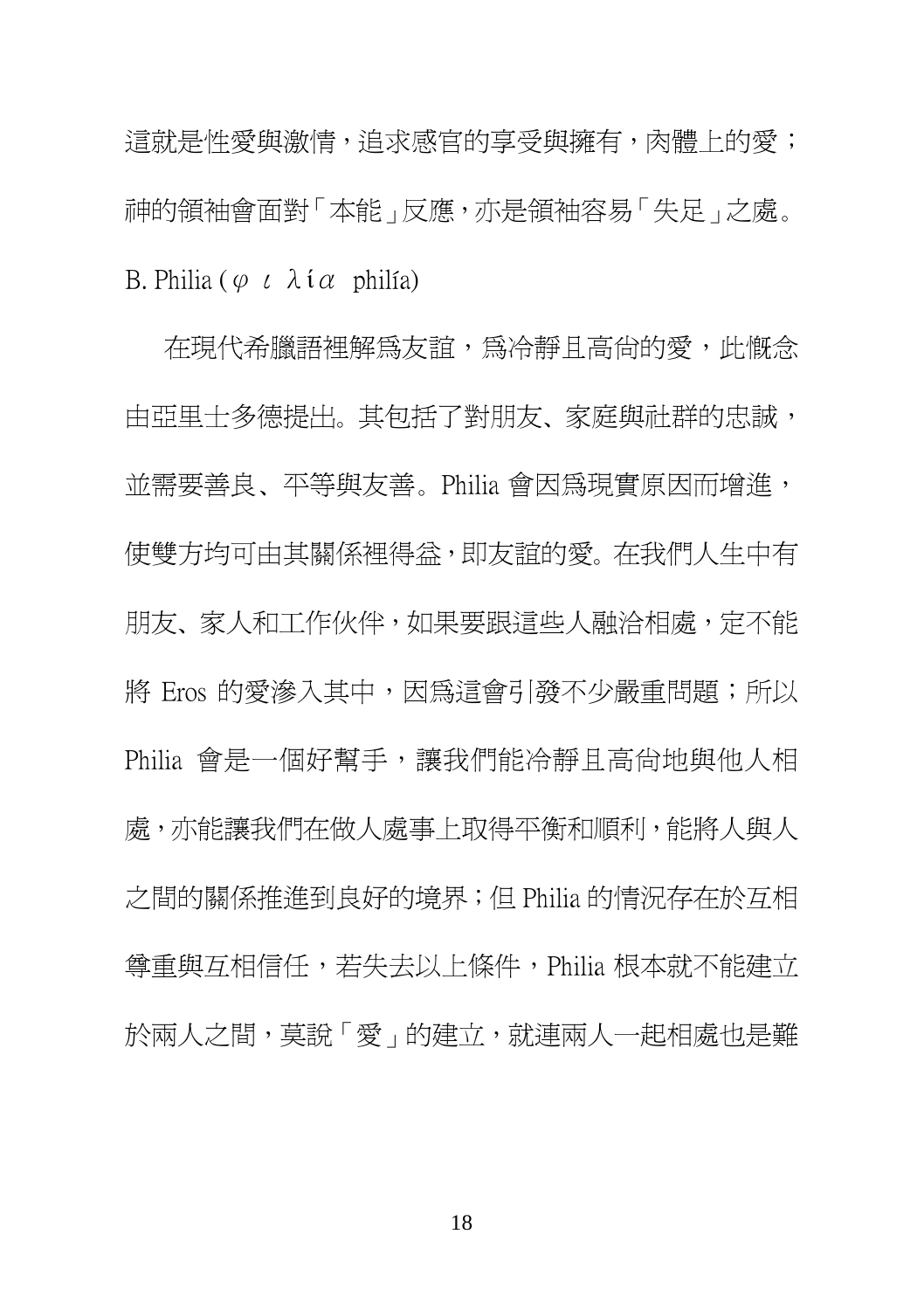事。神的領袖要懂得以愛建立人與人之間聯結,否則未能將 「人」團結起來。

C. Agape ( $\dot{\alpha} \gamma$  **ά** $\pi$   $n$  agáp**ē**)

在現代希臘語裡解為愛,其主要指純愛是用來描述神對 人的愛及那藉聖靈而生的愛。其焦點是去服待他人,而不是 單滿足自己的需要。"agape"的愛是付出自己,委身於所 愛的人身上,而 Eros 與 Philia 都是在滿足個人情況下存在 的;我們最偉大的例子就是耶穌對門徒所顯的愛心,而非事 物外表吸引而產生的愛(eros), 亦不是相方同時付出的愛 (Philia)。神的領袖需要藉聖靈的力量去愛人,因為那裡有不 滅的愛火。

# 三. 哥林多前書第 13 章對「領袖的愛」的闡述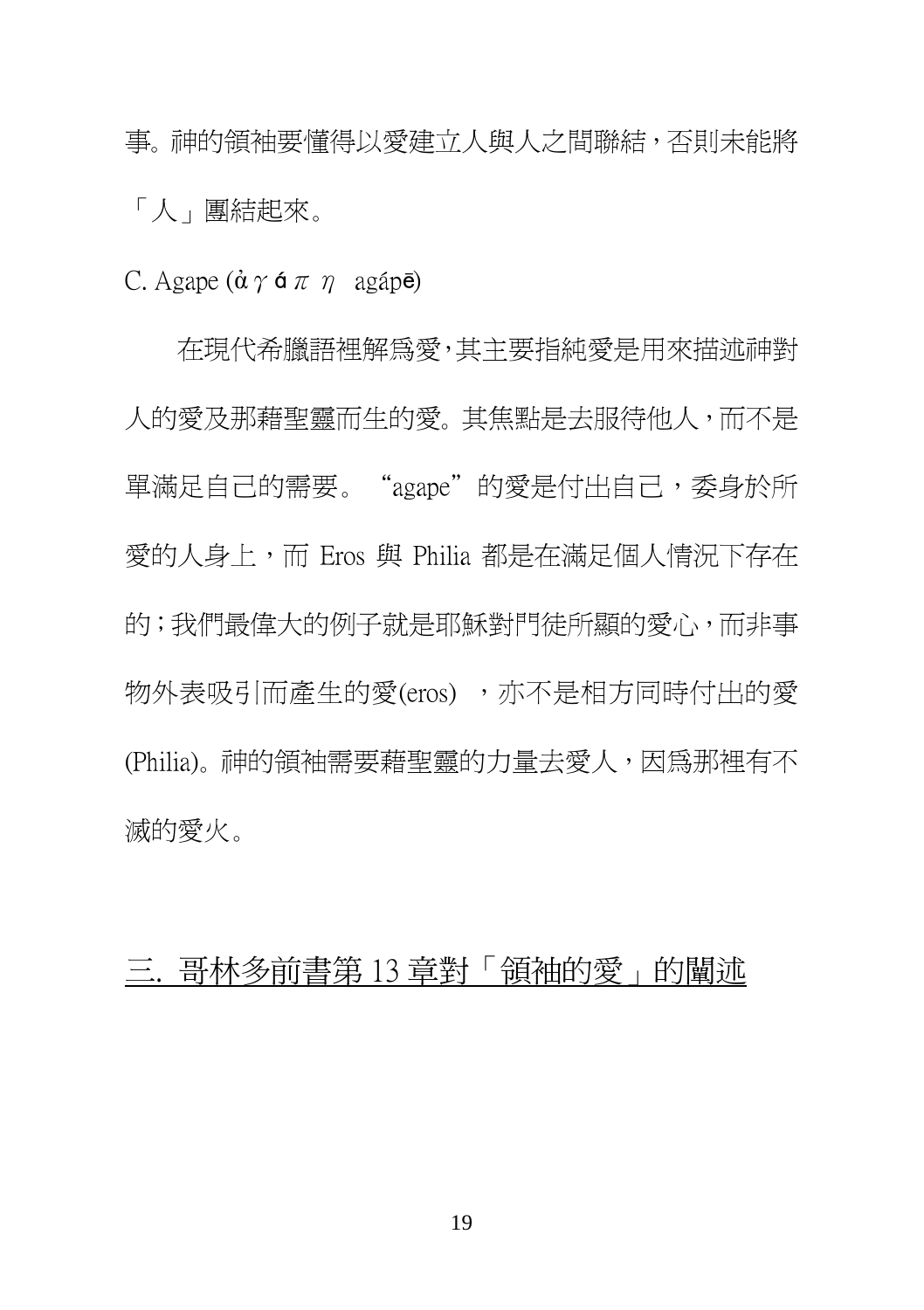還有誰能比無可匹敵的領袖保羅更有資格來列舉屬 靈領袖的資格呢?"保羅在哥林多前書第 13 章說愛基本意思 是耐心,愛是仁慈,愛是不自誇,不張狂,不作害羞的事, 不求自己的益處,不計算人的惡,不喜歡不義,只喜歡真理, 包容一切,忍耐一切,愛是永不止息的。當我們定睛這是愛 的彰顯時,我們並未有發現與領袖的愛聯上了關係。這就是 領導者的品格,就是忍耐、仁慈、謙卑、恭敬、無私、寬容、 誠實、忠誠。<sup>7</sup> 原來哥林多前書第 13 章可以看作領袖工作 與愛的關係,兩者的關係如下:

忍耐就是表現出自制

 $\overline{a}$ 

- 仁慈就是給予關注、欣賞和鼓勵
- 謙卑就真實、不虛假、不驕傲或自誇
- 恭敬就是把他人當成重要的人

 $7\sqrt{7/7}$  《忠僕 : 領導就是服務》 亨特 (J. C. Hunter) 著。張業非譯。 (The Servant: A Simple Story About the True Essence of Leadership)。北京:機械工業出版社,2004。第 62 頁。

<sup>6</sup> 《屬靈領袖》孫德生。。增訂版。香港:福音證主協會出版部, 1982。第 34 頁。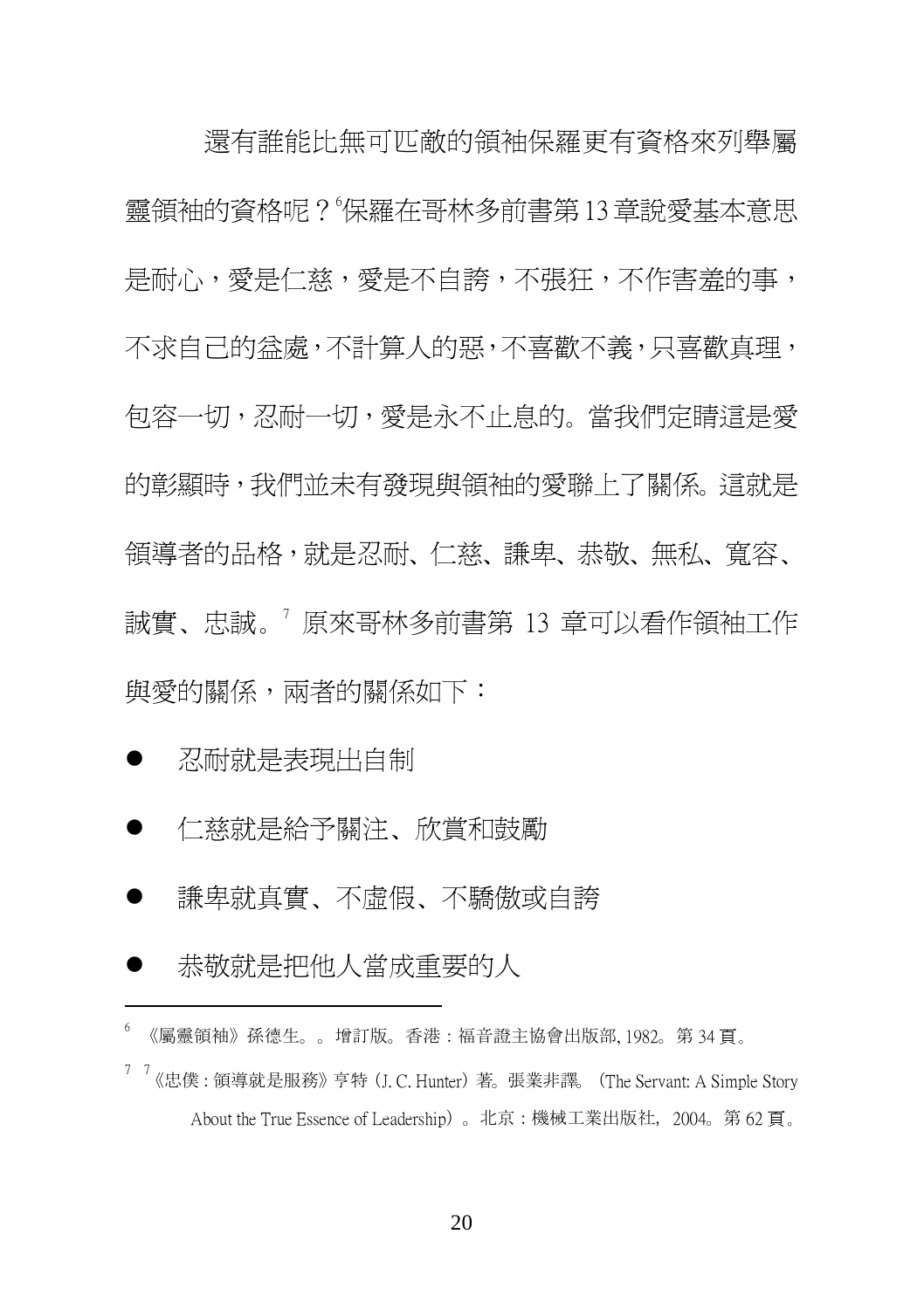- 無私就是滿足他人的需要
- 諒解就是當受到傷害時,放棄怨恨
- 誠實就是不欺騙
- 忠誠就是堅持你的選擇

當我們明白哥林多前書第 13 章對「領袖的愛」的闡述, 若能加以運用, 必定發揮其中效用; 愛就是動詞的「愛」, 可以將它定義為為他人辛勞付出,以便確認和滿足他人的合 理需要,就是把自己的願望和需要放置於非第一位,為他人 謀求最大的利益。聖經中耶穌基督就是先行者,他捨棄天上 的尊榮,降生為人,甚至死在十字架上,他以實際行動捨棄 個人利益,讓世人得到永生的盼望;祂就是將領袖的愛發揮 至最高點。

# 四、大衛到生命中應用領袖的愛

I. 大衛善用領袖的愛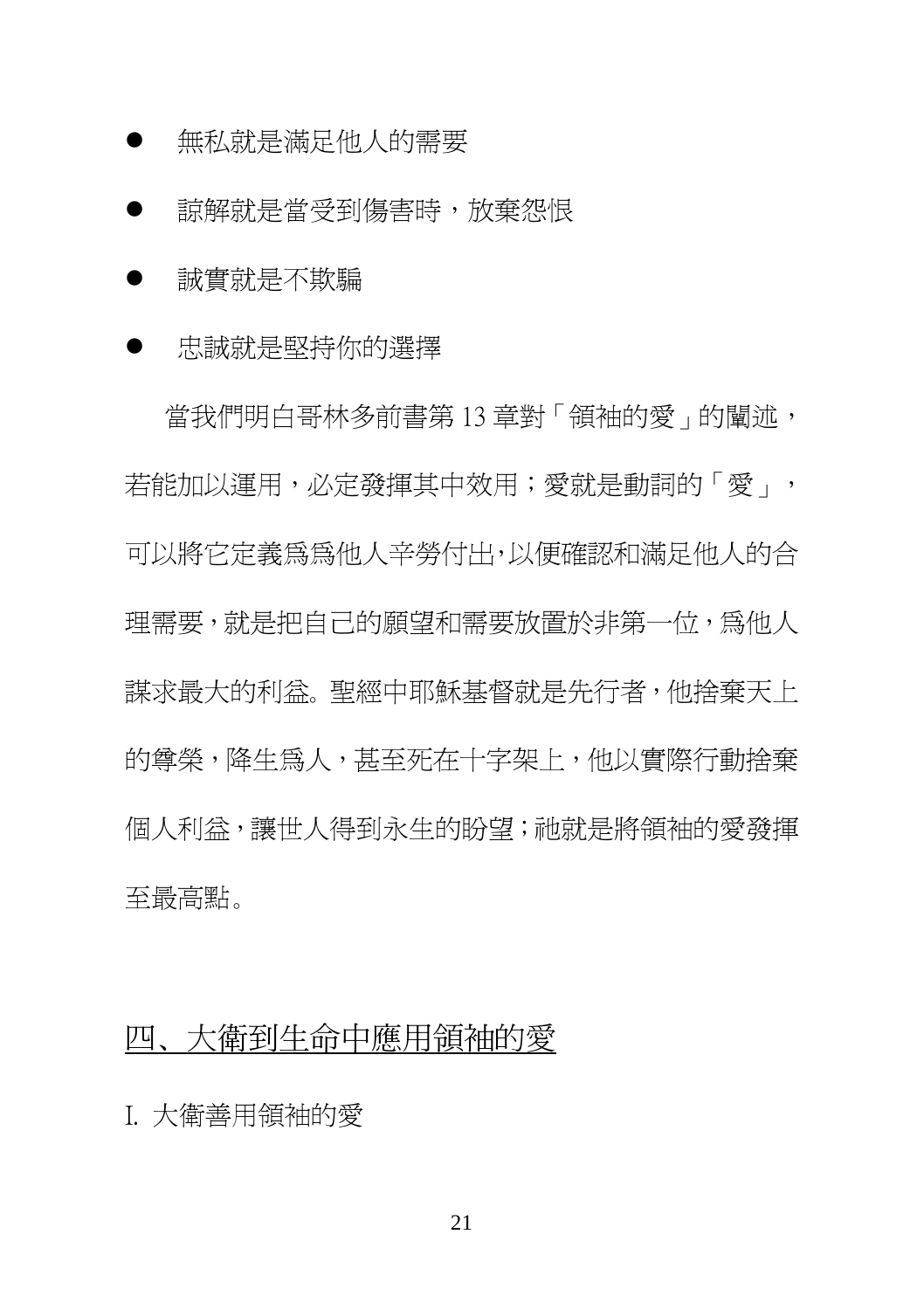A. 領袖的愛:愛自己的領袖

 「大衛到了掃羅那裡 、 就侍立在掃羅面前。掃羅甚 喜愛他 、 他就作了掃羅 拿兵器的拿兵器的人 。」(撒上 十六章 21) 大衛甚愛掃羅,他委身於自己的屬靈領袖;拿兵 器的人就是幫助主人拿著盾牌上戰場,他有責任保護主人; 他存在的理由就就是要保護主人的性命;大衛生生命中有兩 個主人,一是神,另一是掃羅,當哥利亞出來侮辱神,他立 即上前迎敵;當掃羅追殺他,他深愛這位屬靈領袖,縱使有 機會,他並沒有殺害他因為他深愛自己的領袖。領袖必須懂 得愛自己的屬靈領袖,因為能愛才能被愛。

B. 領袖的愛:愛神

 「從非利士營中出來一個討戰的人 、 名叫歌利亞 . 是迦特人 、 身高六肘零 一 虎口 ・ (撒上十七章 4)說出 哥利亞向以色列人挑釁,他更對神不敬;大衛立即出戰哥利 亞,藉著永生神的名,他不但殺死哥利亞,更成為時代英雄。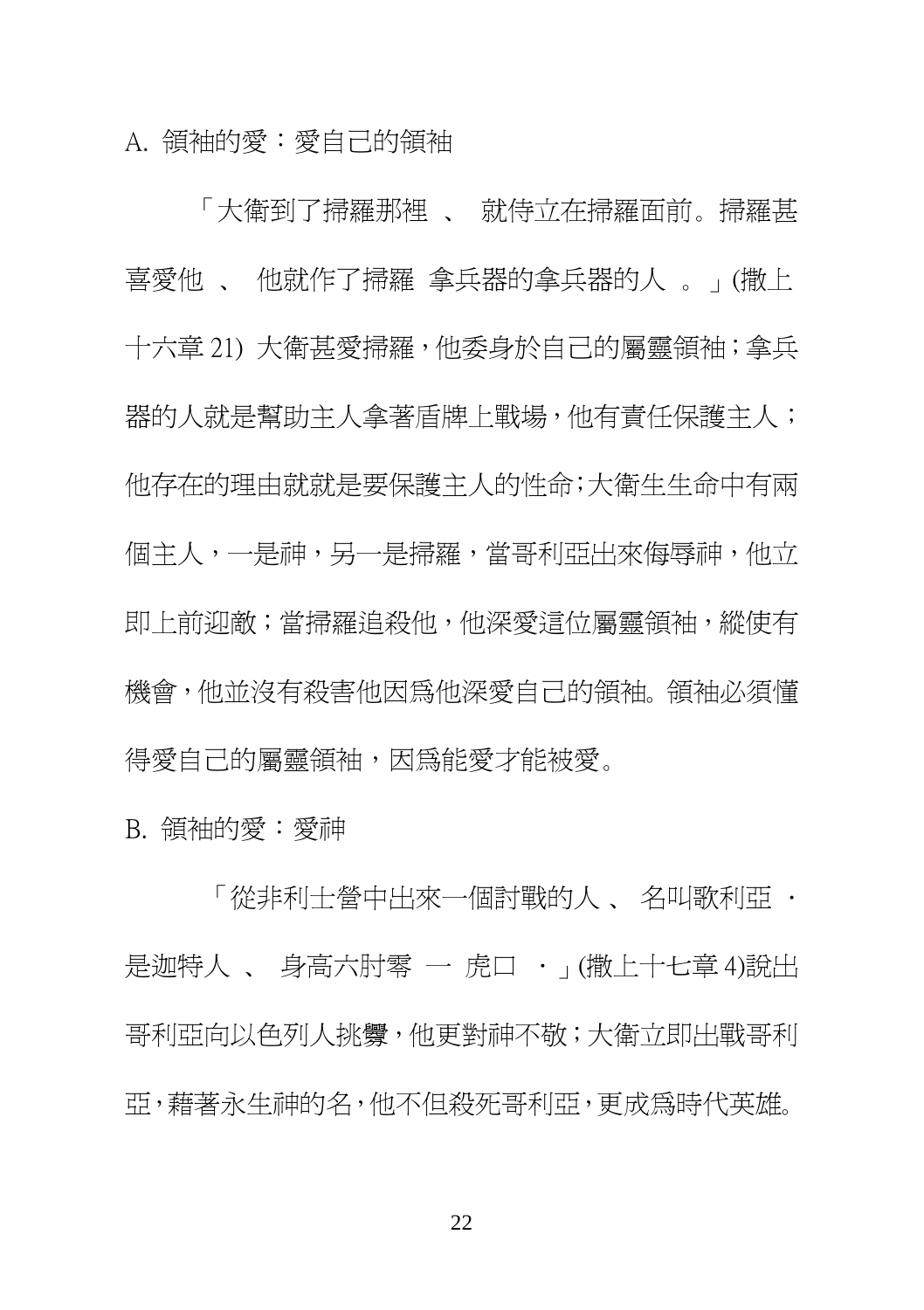每個入成為屬靈領袖的信仰基礎,必須首先愛神,因為這是 事奉的基礎。

C. 領袖的愛:尊重他人

「耶西就把幾個餅 、和一皮袋酒 、 並一隻山羊羔都 馱在驢上 、交給他兒子大衛送與掃羅 。」(撒上十六章 21) 大衛愛他的家人,當父親請他把東西送與掃羅時,他並沒有 說不,欣然接受委托,突顯他對父親的愛,就是尊重。領袖 要懂得尊重他人,因為懂得尊重他人的,才能獲得尊重。 D. 領袖的愛:順服

 「以色列人彼此說、 這上來的人、 你看見了麼. 他 上來、 是要向以色列 人罵陣. 若有能殺他的、 王必賞賜 他大財、 將自己的女兒給他為妻並在以 色列人中、 免他 父家納糧當差。」 (撒上十七章 25) 大衛其期望掃羅的大女 兒米拉成為自己的妻子及人生的伙伴;可惜掃羅把她給了亞 得列為妻;掃羅把小女兒給了大衛作妻子;大衛在此事上甚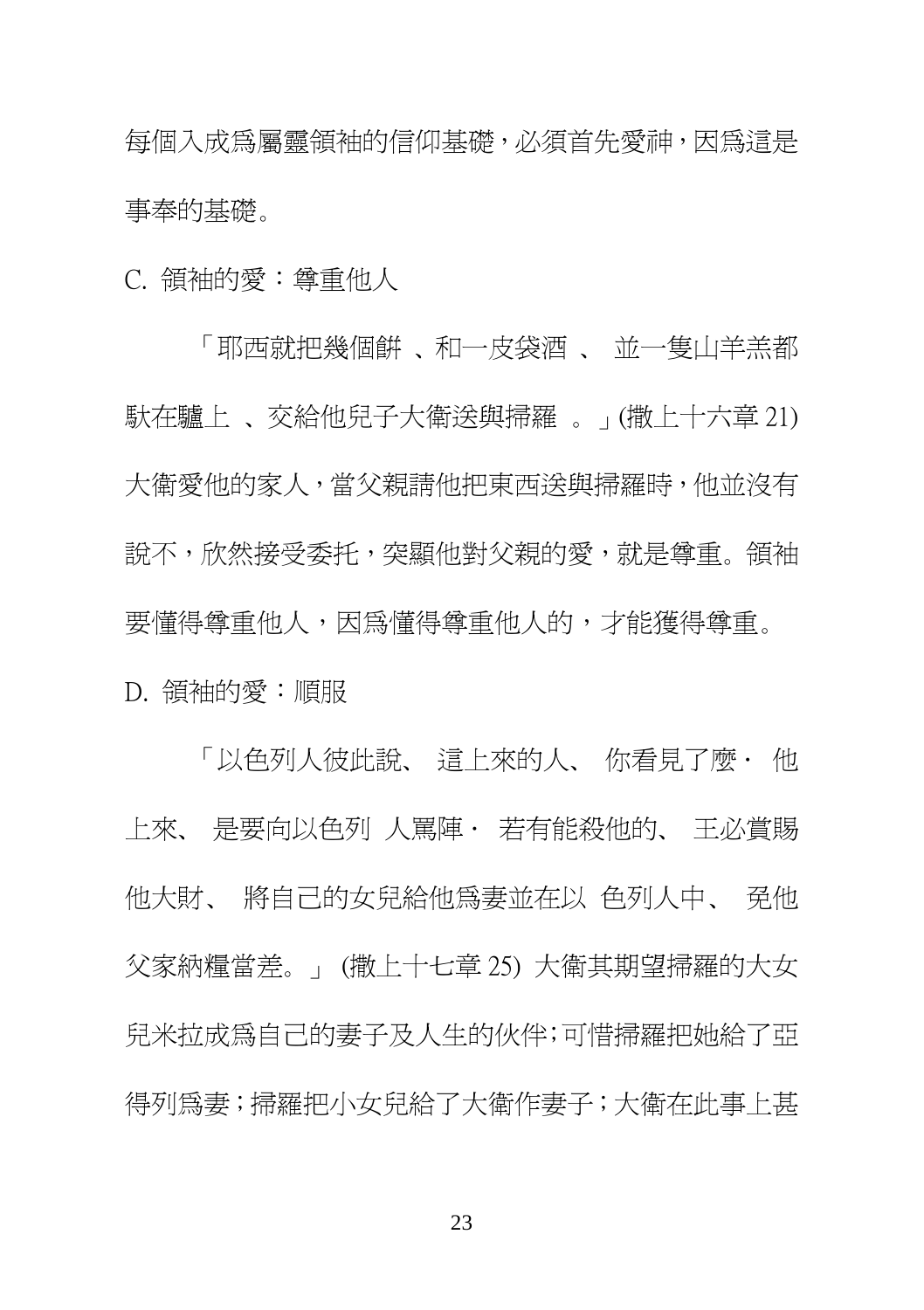不高興, 但他仍接受, 他的順服是將自己的利益放在一旁, 自己雖然受苦,仍順服在上掌權柄的。

E. 領袖的愛:建立友誼

「於是約拿單與大衛家結盟、說、願耶和華藉大衛 的仇敵追討背約的罪。約拿單因愛大衛如同愛自己的性命、 就使他再起誓。」(撒上廿章 16-17) 神把米甲的兄長約拿單 賜給大衛,作為他的親密朋友和知己。領袖不但要領導他 人,還要與國隊建立關係,維繫團隊良好的關係就是友誼, 懂得建立友誼的領袖才能讓團隊有適當的發展。

F. 領袖的愛:憐憫

「大衛就離開那裡、洮到亞杜蘭洞。他的弟兄和他父 親的全家聽見了、就都下到 他那裡。凡受窘迫的、欠債的、 心裡苦惱的、都聚集到大衛那裡·大衛就作他們 的頭目· 跟隨他的約有四百人。」(撒上廿二章 1-2) 大衛王接受了這 些跟隨者,不是因為他需要,而是因為他們的需要;大衛與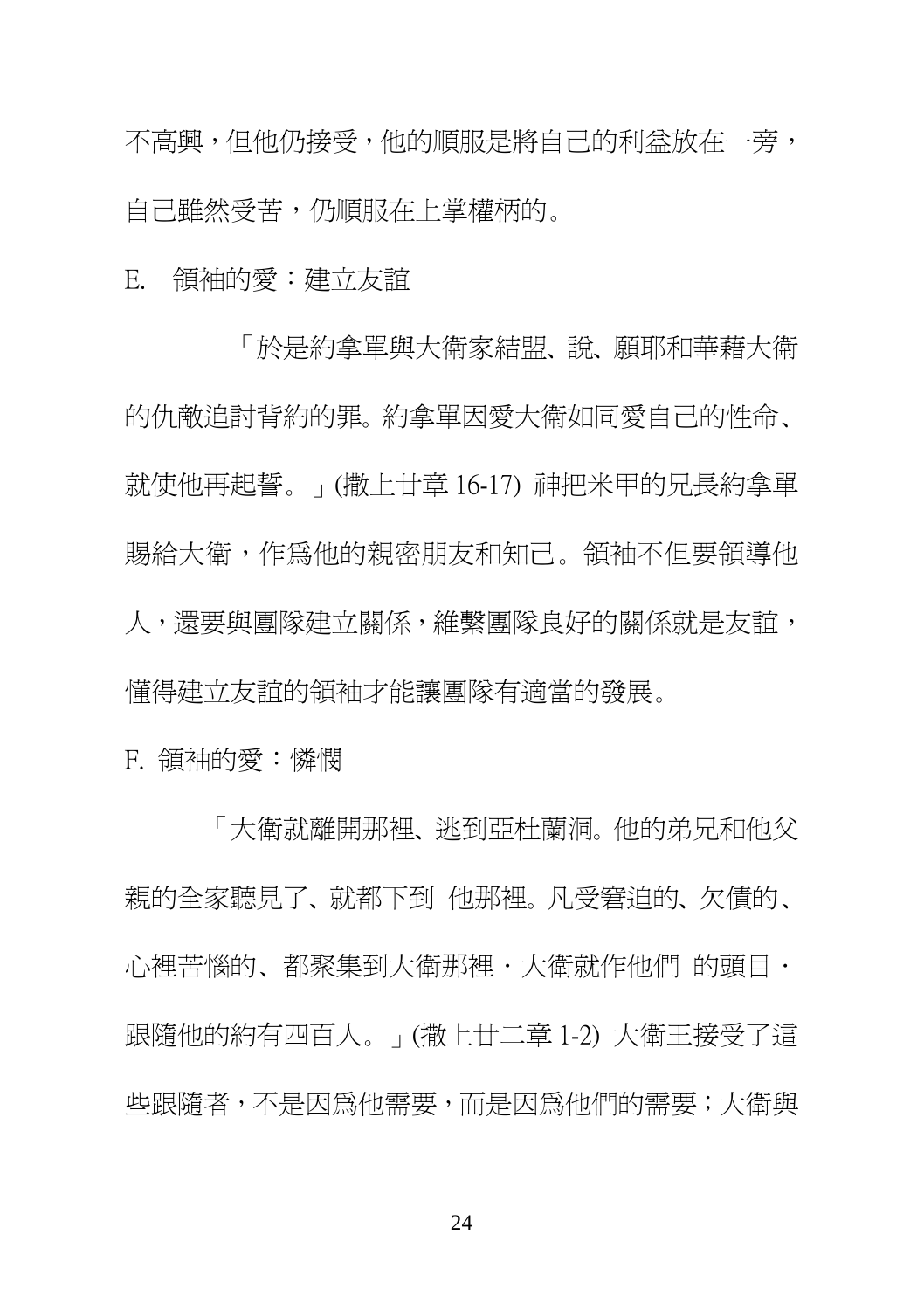那四百人合作,使他們成為以色列中最偉大的神的軍隊,他 們就是「大衛的勇士」;領袖心存憐憫時,他們能對團隊發 揮出意想不到的效果,就如大衛一樣,本是一群不起眼的 人,最終成為戰士。

G. 領袖的愛:勇氣

「有人告訴大衛說、非利士人攻擊基伊拉、搶奪禾 場。所以大衛求問耶和華說、我 去攻打那些非利士人、可 以不可以, 耶和華對大衛說、你可以去攻打非利十人、 拯救 基伊拉。跟隨大衛的人對他說、我們在猶大地這裡尚且懼 怕、何況往基伊拉去攻打非利士人的軍旅呢。大衛又求問耶 和華·耶和華回答說、你起身、下基伊拉去·我必將非利十 人交在你手裡。大衛和跟隨他的人往基伊拉去、與非利士人 打仗、大大殺敗他們、又奪獲他們的牲畜。這樣、大衛救了 基伊拉的居民。」(撒上廿三章 9-13) 基伊拉人被非利士人 攻擊,神指示大衛的人不願意,大衛再禱告、神說話、就決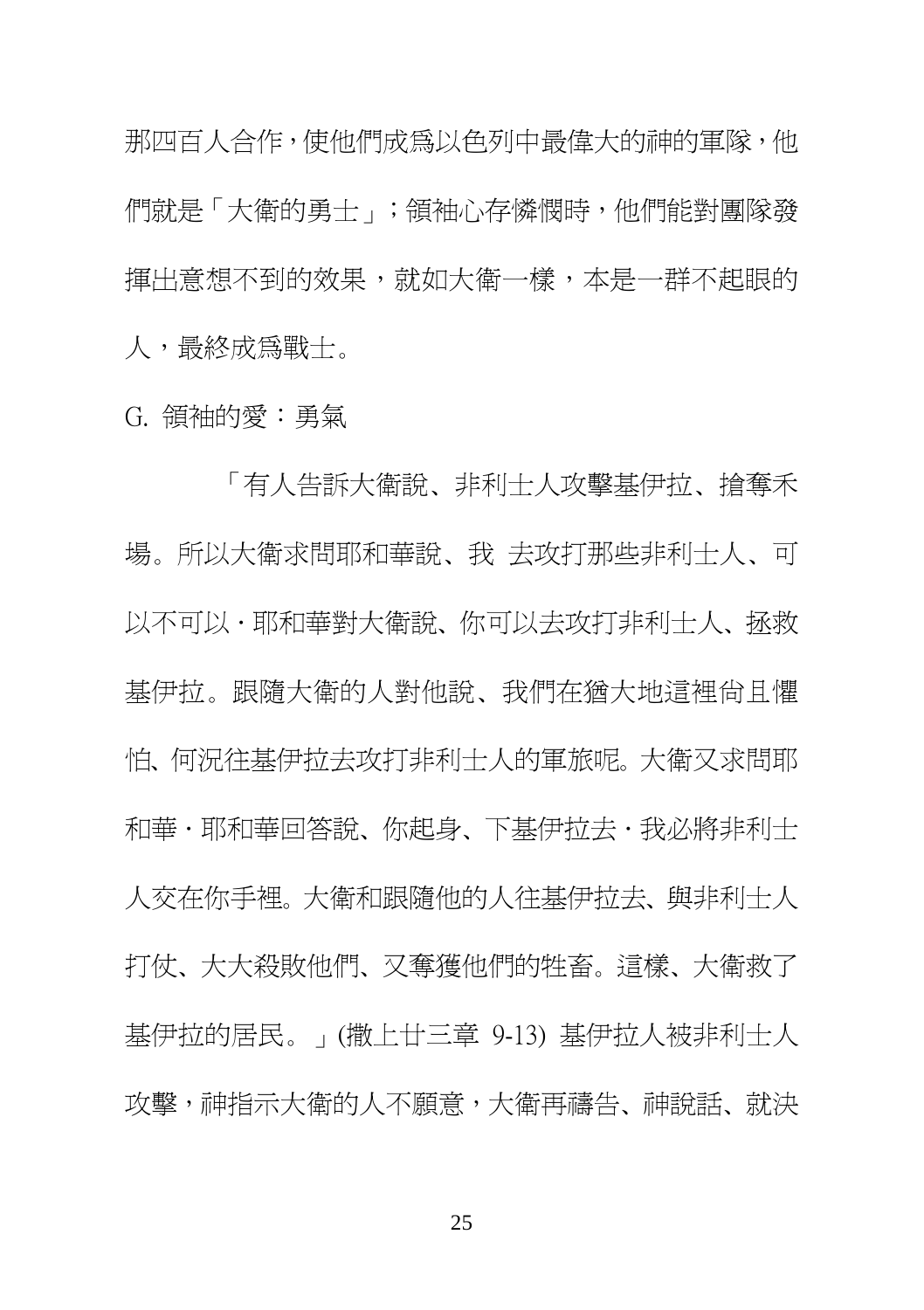定了這事,其實基伊拉人不醳配得大衛的幫忙。大衛面對群 眾反對的做法,經禱告後,以無比的勇氣作出決定。領袖的 愛就是由愛衍生無比的勇氣,敢於面對不同的挑戰,當認定 神的方向,勇往直前。

H. 領袖的愛:良好品格

「對跟隨他的人說、我的主、乃是耶和華的受膏者、 我在耶和華面前萬不敢伸手害他、因他是耶和華的受膏者。」 (撒上廿四章 6) 在亞杜蘭與掃羅相遇,大衛心中自責,因為 割下掃羅的衣襟,神不會帶領我們去做一些違背神性情的 事;神的品格就是領袖的品格,領袖的良好品格是因為愛人 的原故,不希望他人受傷害。

I. 領袖的愛:委身忠誠

 「猶大人來到希伯崙、在那裡膏大衛作猶大家的 王。有人告訴大衛說、埋葬掃羅的、是基列雅比人。」(撒 下二章 4) 大衛欣然接受猶大家,作他們的王,接受細小的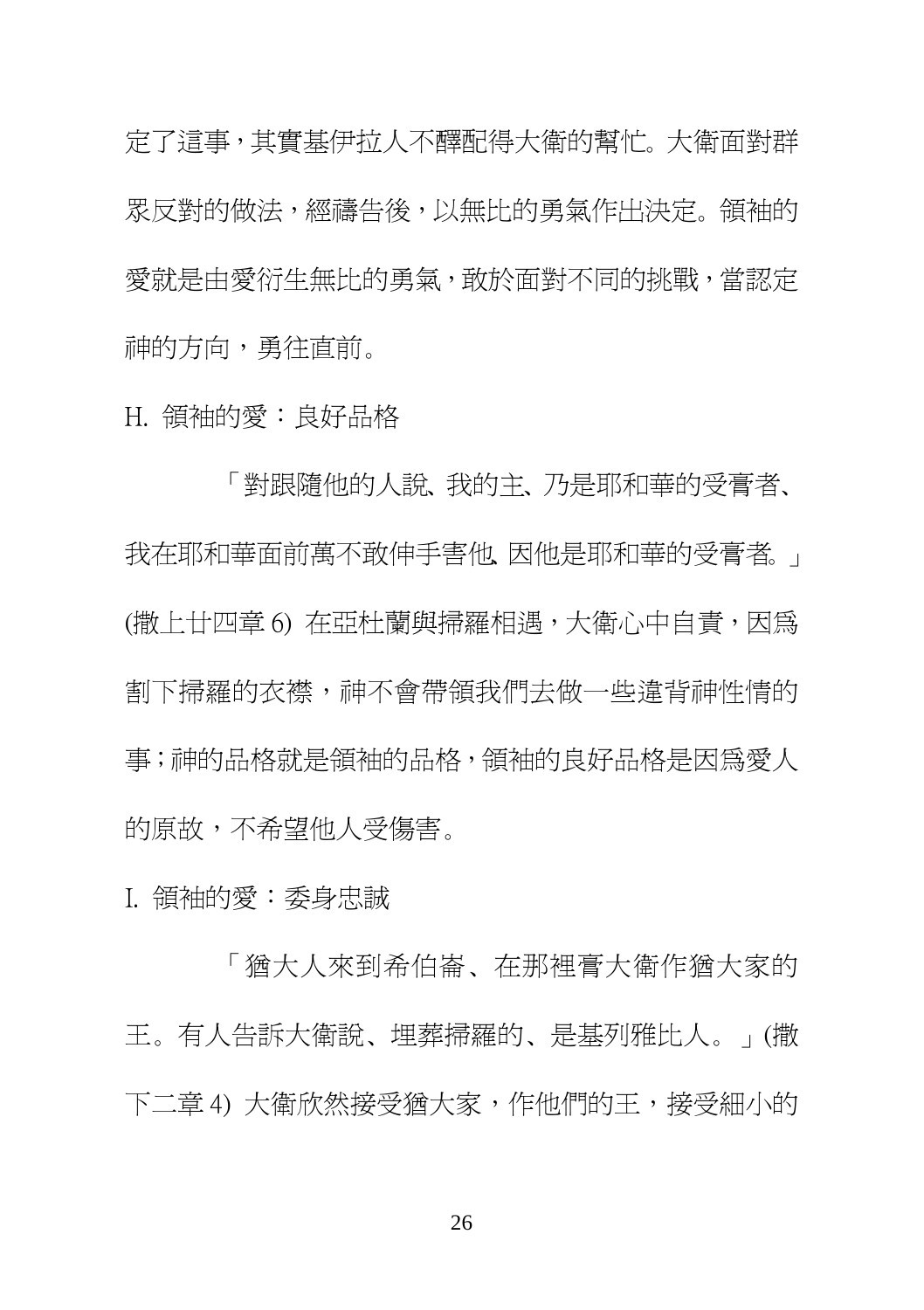地方、擁抱它,並盡量發揮它、學好當中功課;大衛學會在 小事上忠心,在大事上定能得勝。他在猶大地作王,管理國 家有條不紊。領袖因為愛團體或組織,將它看為生命的一部 份;由於重視的原故,作出積極的委身,對團體或組織表現 無限的忠誠。

J. 領袖的愛:饒恕

「押尼珥打發人去見大衛、替他說、這國歸誰呢・又說、 你與我立約、我必幫助你、使以色列人都歸服你。」(撒下 三章 12) 押尼珥是大衛最糟的敵人,他為著自身的利益,常 為大衛的不幸和痛苦火上加油;撒上三 6 記述押尼珥為掃羅 原故,尋索大衛,要殺害他;掃羅家和大衛家爭戰之時,押 尼珥大有權勢;大衛願意饒恕押尼珥與他結盟,真是不簡單 的事情;領袖的愛就是有無比的包容與饒恕,並不是對罪妥 協,而是對人,對關系的重視;當人得罪了領袖,屬靈就是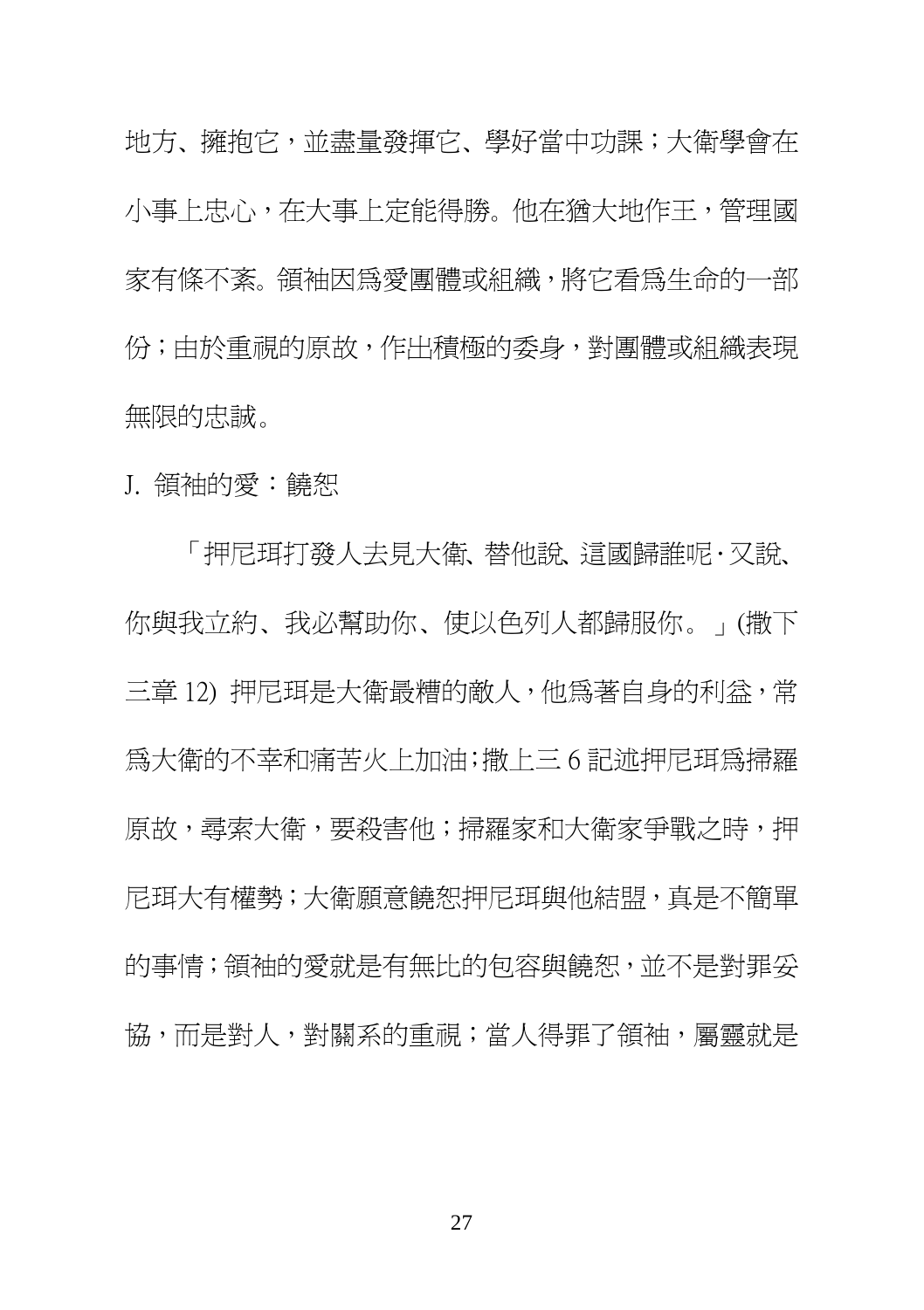永遠也領袖的愛打開饒恕的門,當人願意尋求饒恕時,領袖 的愛是全然接納,縱使自己受到傷害。

K. 領袖的愛:名望

「於是以色列的長老都來到希伯崙見大衛王、大衛在 希伯崙耶和華面前 與他們立約、他們就膏大衛作以色列的 王。」(撒下五章 3) 以色列軍隊中的叛將知道大衛必在錫安 作王命定,殺了伊斯波設,投奔大衛;其後;以色列長老來 找大衛,請他作以色列的王;大衛由管理猶大地的開始繼而 成為以色列的王,因為在愛的管理中帶來好名聲,最後他的 王位由人自行膏立作以色列的王;真正的屬靈領袖能以真愛 臣服他人,真愛帶來更好的名望,由於有好的名望,個人的 發展能更上層樓。

II. 大衛誤用領袖的愛

「一日太陽平西、大衛從床上起來、在王宮的平頂 上遊行、看見一個婦人沐浴、 容貌甚美。大衛就差人打聽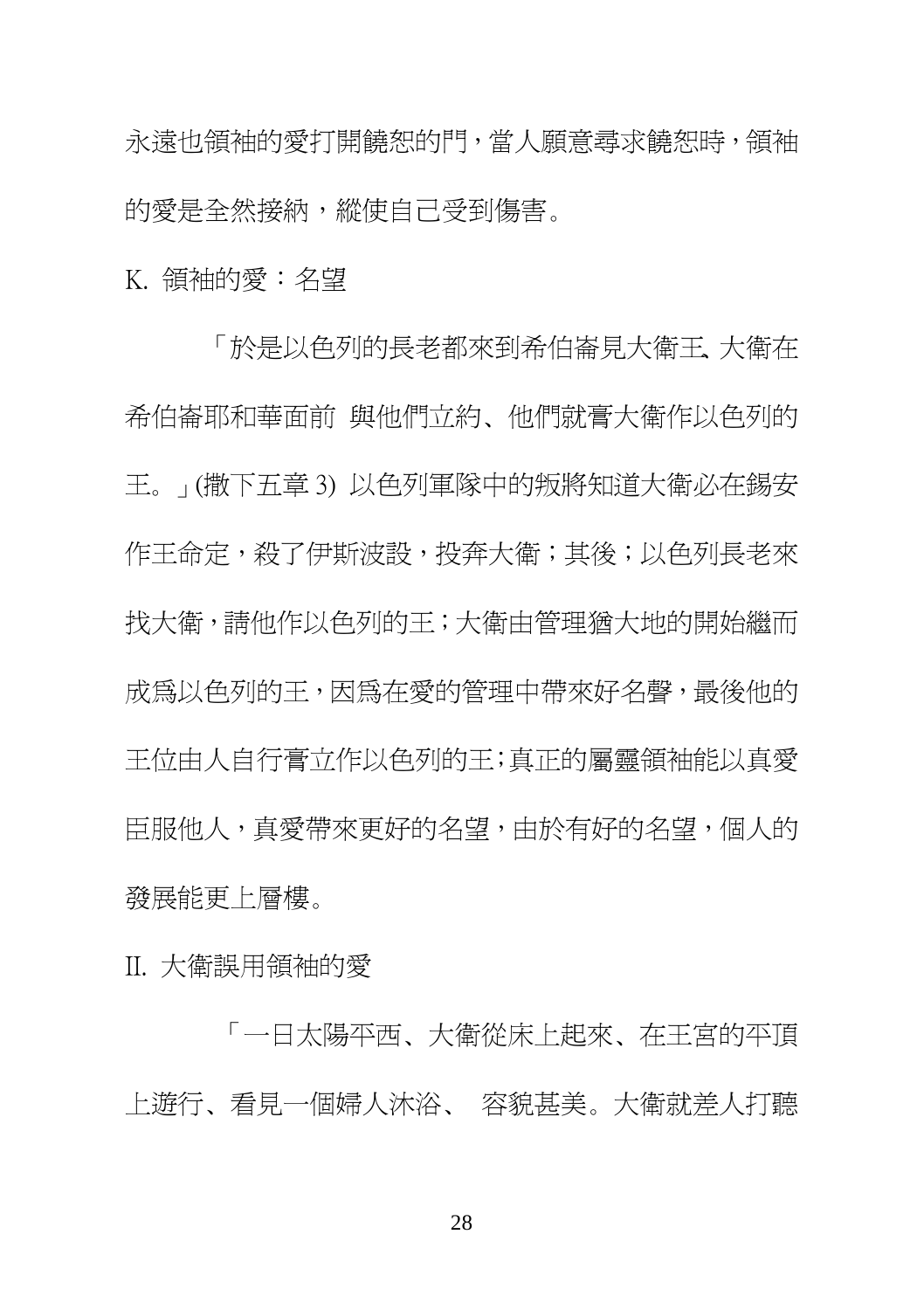那婦人是誰・有人說、他是以連的女兒、赫人烏利亞 的妻 拔示巴。大衛差人去、將婦人接來.那時他的月經纔得潔淨. 他來了、大衛與他同房、他就回家去了。」(撒下十一章 2-4) 大衛的心中深掃羅的大女兒米拉,可惜掃羅為了控制大衛, 破壞了一切;「掃羅的女兒米拉到了當給大衛的時候、掃羅 卻給了米何拉人亞得列為妻。」(撒上十八章 19) 大衛為著 這事一直不能釋懷;由於親密的失望,大衛將真正領袖的 愛,就是"agape" 的愛,"agape"的愛是付出自己,委身 於所愛的人身上,轉化成為 Eros 與 Philia 的愛,祇顧滿足個 人需要,如情感或性需要;領袖的愛轉化為佔有慾,就是貪 婪、計謀和自誇等,其後衍生死亡、不忠和叛亂等嚴重的惡 果;大衛人生中對感情的期望出現的錯落,成為生命中失敗 的引子;屬靈領袖絕不能掉以輕心,因為人生中的潰憾,每 每成為 Eros 與 Philia 的導火線;人生中大部份時間可能以領 袖的愛"agape" 去服侍他人,"agape" 一旦轉化為為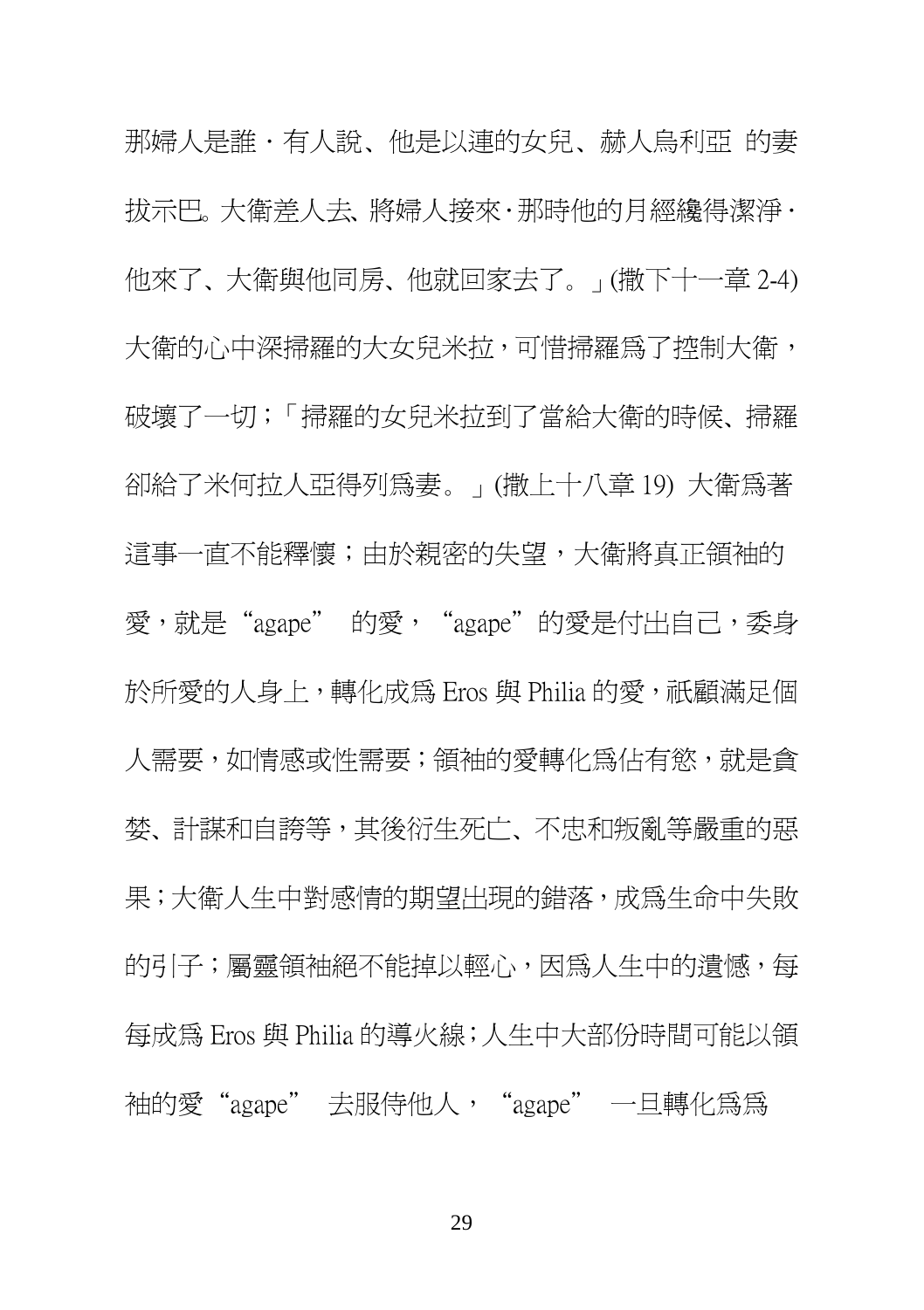Eros 與 Philia,武是佔有性的友誼和情慾時,由領袖的愛所 衍生的事奉就會全部被摧毀,帶來前所未有的傷害。

# 五、領袖的愛的危機

我們實在需要有愛的領袖,,,因為神希望透過屬 靈領袖祝福他所屬的教會或團體;當我們閱讀以賽亞、耶利 米或以西結等先知時,看到神警告那些虛偽自私的領袖,可 見領袖工作難免面對不同的危機和試探,每一位領袖不能掉 以輕心。以下三方面是領袖最容易落入的陷阱:權力、金錢、 性。<sup>8</sup>

I. 領袖錯愛權力

 $\overline{a}$ 

 $^8$  《與神同行的領袖》。復興華人國際事工。香港:復興華人國際事工, 2000。第 89 頁。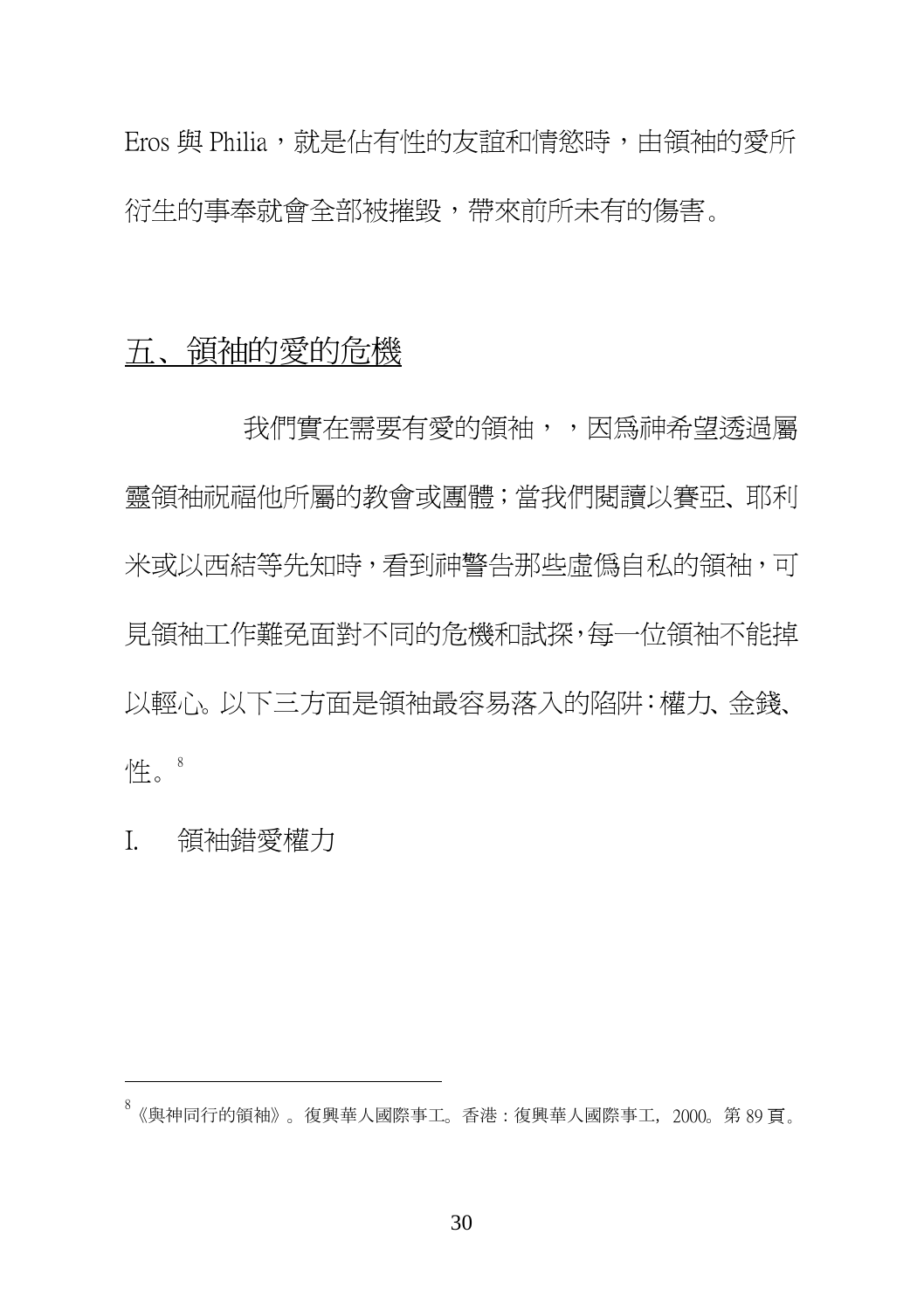領袖是帶領他人的,一定有權力,沒有權力就沒 有作為。如果處理不當,權力會使人腐化。<sup>9</sup> 權力或權威是 對人和環境作出的影響力;人被給予權力,乃由神和生命, 甚至由教會。權力的出現是為了社會與屬靈生命的長進,如 不善以運用,不但造成傷害,還可能禍及社會或他人。掃羅 就是一個明顯示的例子,他擁有君王的權勢,他亦愛運用這 權勢,可惜他並未有正直地運用自己所擁有的,錯誤運用權 柄。掃羅答允將大女兒嫁給他,但他沒有履行承諾;掃羅是 女兒的父親,也是君王的身份,名符其實,擁有絕對的權柄, 大衛未敢抗命,但這決定,某程度上影響了大衛的人生,如 與拔示巴的同床、兒子的死亡與叛變,這一切也可能因為掃 羅因愛權力而引發的錯誤;從另一方面看掃羅陷入了負面的 Philia 當中,在人與人的關系中,他玩弄權勢,本是信任與

 $\overline{a}$ 

<sup>9</sup> 《與神同行的領袖》。復興華人國際事工。香港:復興華人國際事工,2000。第 <sup>90</sup> 頁。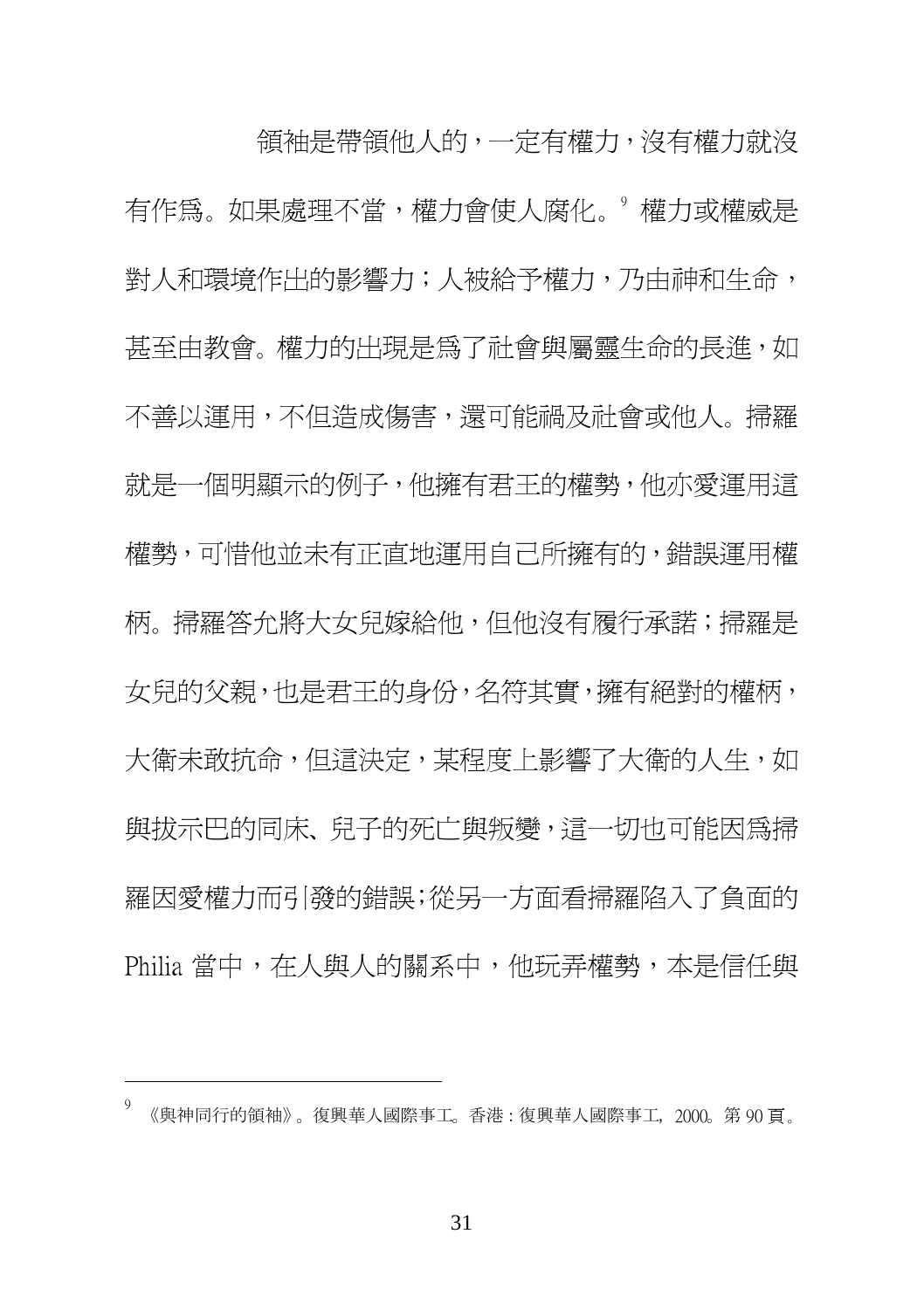友誼,突然變成欺騙與結怨;這一切的事跟領袖的錯愛權力 有莫大關系。

II. 領袖錯愛金錢

 $\overline{a}$ 

當領袖擁有權力後,他能運用和管理的資產比其 他人多。祂期待所管理的一切能夠生養眾多,這原則適用於 生命所有領域—包括金錢。<sup>10</sup> 神的國度不是教導理財的原 則,可是理財的事卻必須要注意:沒有金錢,福音不能廣傳; 沒有金錢,教會沒有會址;沒有金錢,宣教不能差派;金錢 是重要的,對教會亦然;因此,有許多試探與金錢掛鉤;「新 加坡當局在接獲「城市豐收教會」涉嫌濫用公款舉報後,經 兩年多調查,26 日清早終於趕在該教會 47 歲創辦人兼前執 行牧師康希準備出國前,到其豪宅拘捕他。報導說,檢控官 指他多年來為了資助其妻子何耀珊的「世俗歌唱事業」, 連

<sup>10</sup> 《與神同行的領袖》。復興華人國際事工。香港:復興華人國際事工,2000。第 <sup>97</sup> 頁。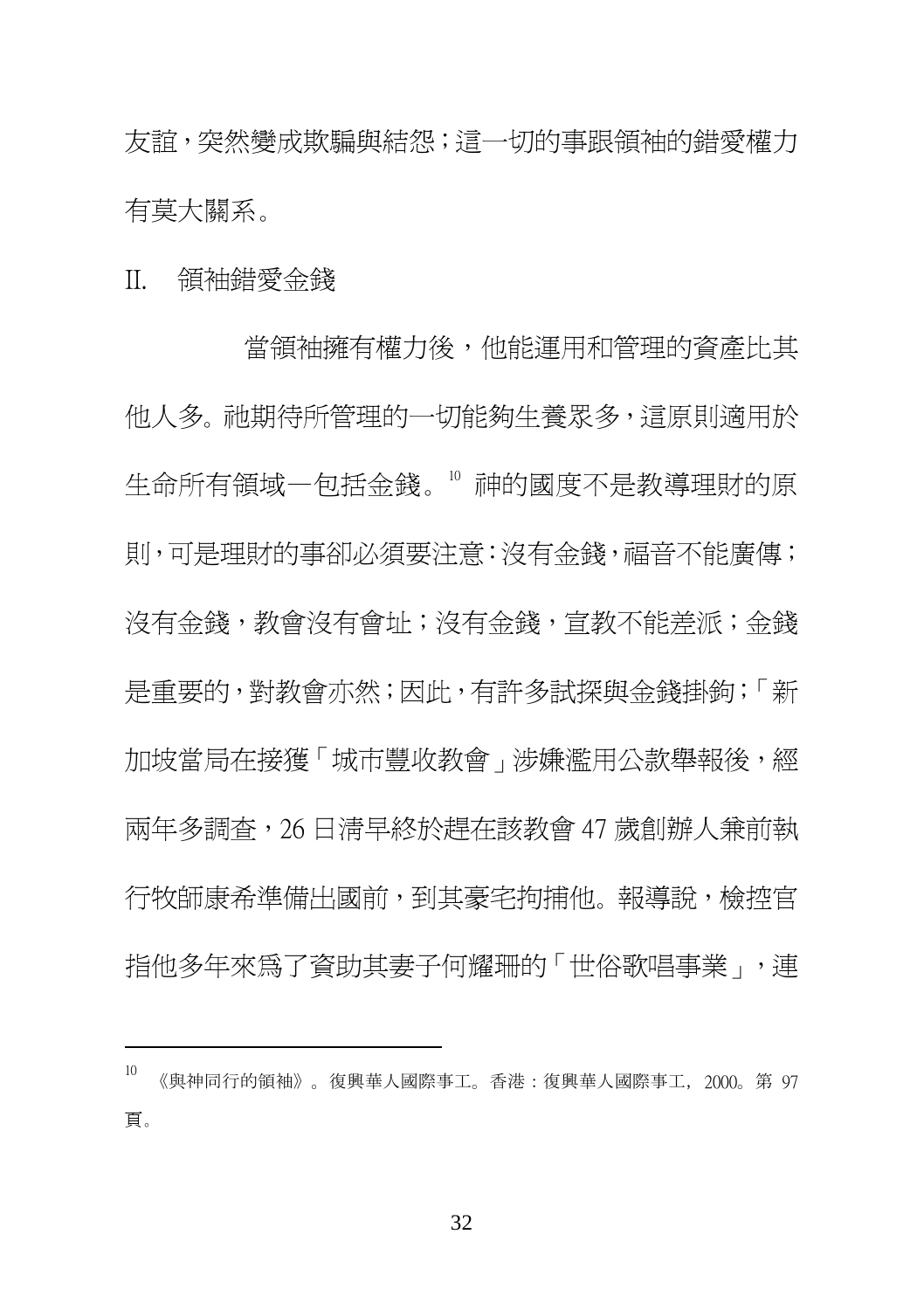同另外三男一女,包括教會董事會主席、財務經理等,擅自 挪用至少 2400 萬新加坡元為教會建堂而籌得的公款,同時 造假帳設立不同帳戶調動資金掩飾罪行。」<sup>11</sup> 康希牧師的事 情,我們暫且不能判斷,但我們實在知道,領袖要小心上理 金錢,不要錯愛金錢;對於金錢來說,我們就是要作好管家 就足夠了;一個跟隨耶穌、生命被聖靈充滿的人,必須是一 位各種財物資源的好管家。<sup>12</sup>

III. 領袖錯愛性

 $\overline{a}$ 

 聖經裡男與女是不同的,先有男,後有女;創世 紀12:7『創世記記載神「造男造女」」。神看著一切是好 的,所以男和女的身體也是「好的」;詩 139:14 亦記載我 們「受造奇妙可畏」,然而主耶穌基督也是「道成肉身」;

 $11$  〈 新 加 坡 康 希 牧 師 被 捕 〉 。 《 Miranda 小 舖 》 [http://tw.myblog.yahoo.com/miranda-123/article?mid=478&prev=-2&next=-2&page=1&s](http://tw.myblog.yahoo.com/miranda-123/article?mid=478&prev=-2&next=-2&page=1&sc=1) [c=1](http://tw.myblog.yahoo.com/miranda-123/article?mid=478&prev=-2&next=-2&page=1&sc=1) (1/ 11/ 2012)

 $12$  《與神同行的領袖》。復興華人國際事工。香港:復興華人國際事工, 2000。第 104 頁。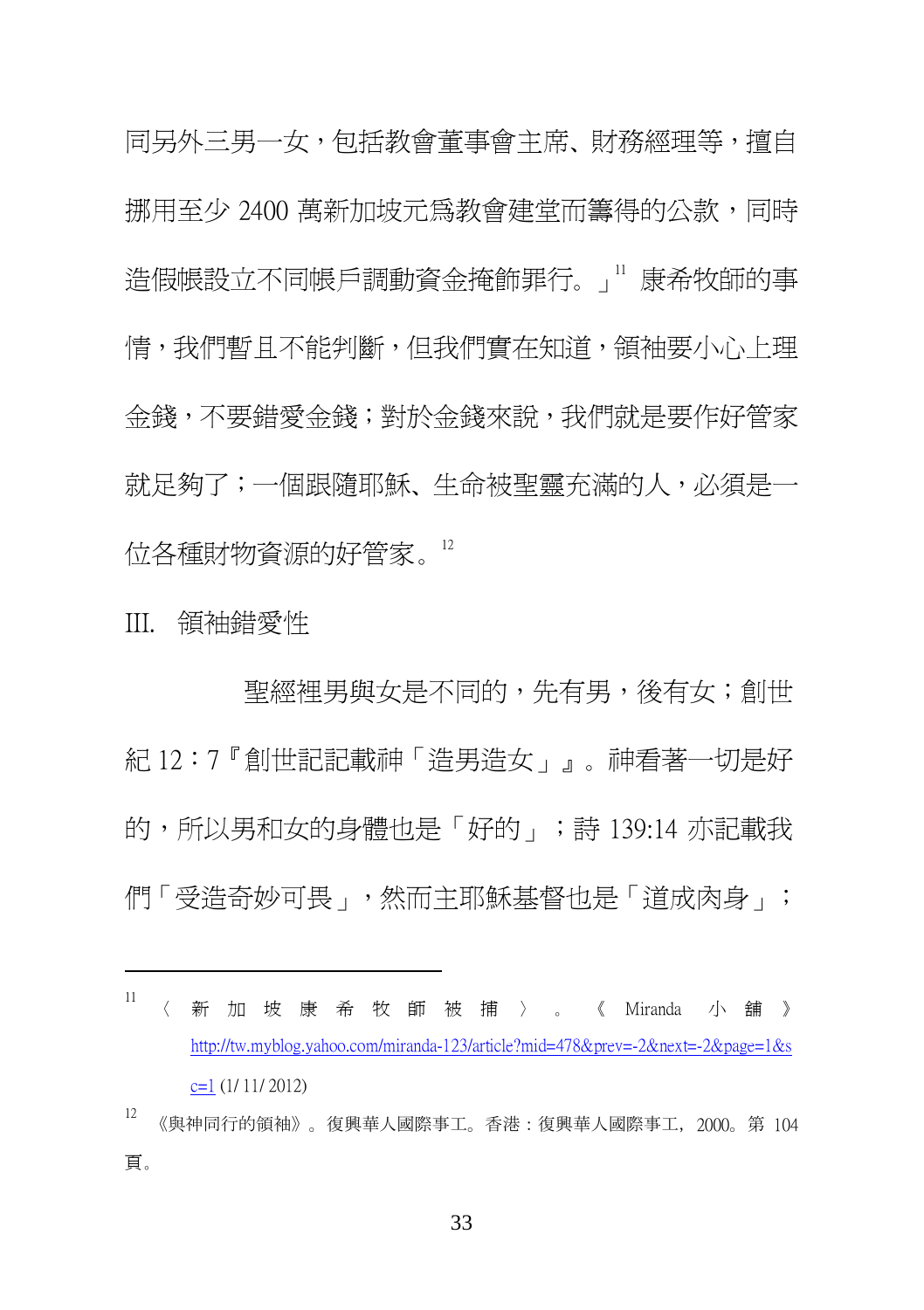神創造了不同的器官供人們使用,包括眼、耳、口、鼻及 性器官;情慾亦為神創造在人心內,情慾的衍生是為了繁 殖後代;所以性愛之事如能合法、合情、合理地進行,不 但能滿足兩人心生理需要,還可以讓夫妻之間得到莫大的 歡悅,就是個人身心理與孕育小孩的歡愉;神在創世之時 造亞當和夏娃時,兩人雖然衣不蔽體,卻沒有感到羞恥: 創世紀 2:25「二人赤身露體並不羞恥」,可見性愛或行房 並不是罪惡。當領袖錯愛性,可能出現難以挽回的行為。 「大埔 611 靈糧堂」教會揭發風化醜聞。一名傳道人涉嫌 在過去半年內七次性侵犯一名十六歲女學生教友。事主多 次受辱終忍無可忍,向家人哭訴,家人向教會投訴後,會 方僅要求傳道人辭職。而事件曝光後,涉案傳道人昨晨在 妻子陪同下到警署自首,目前被警方以非禮罪名扣留調 查。」<sup>13</sup> 性方面的錯失是無可挽救的錯誤,其禍害對人實

 $\overline{a}$ 

<sup>&</sup>lt;sup>13</sup> 〈 傳 道 人 認 七 度 性 侵 犯 女 生 〉 。 [http://blog.yahoo.com/\\_VXX7QZ7RYM27SW3ZNGHFKTVIXQ/articles/249528](http://blog.yahoo.com/_VXX7QZ7RYM27SW3ZNGHFKTVIXQ/articles/249528)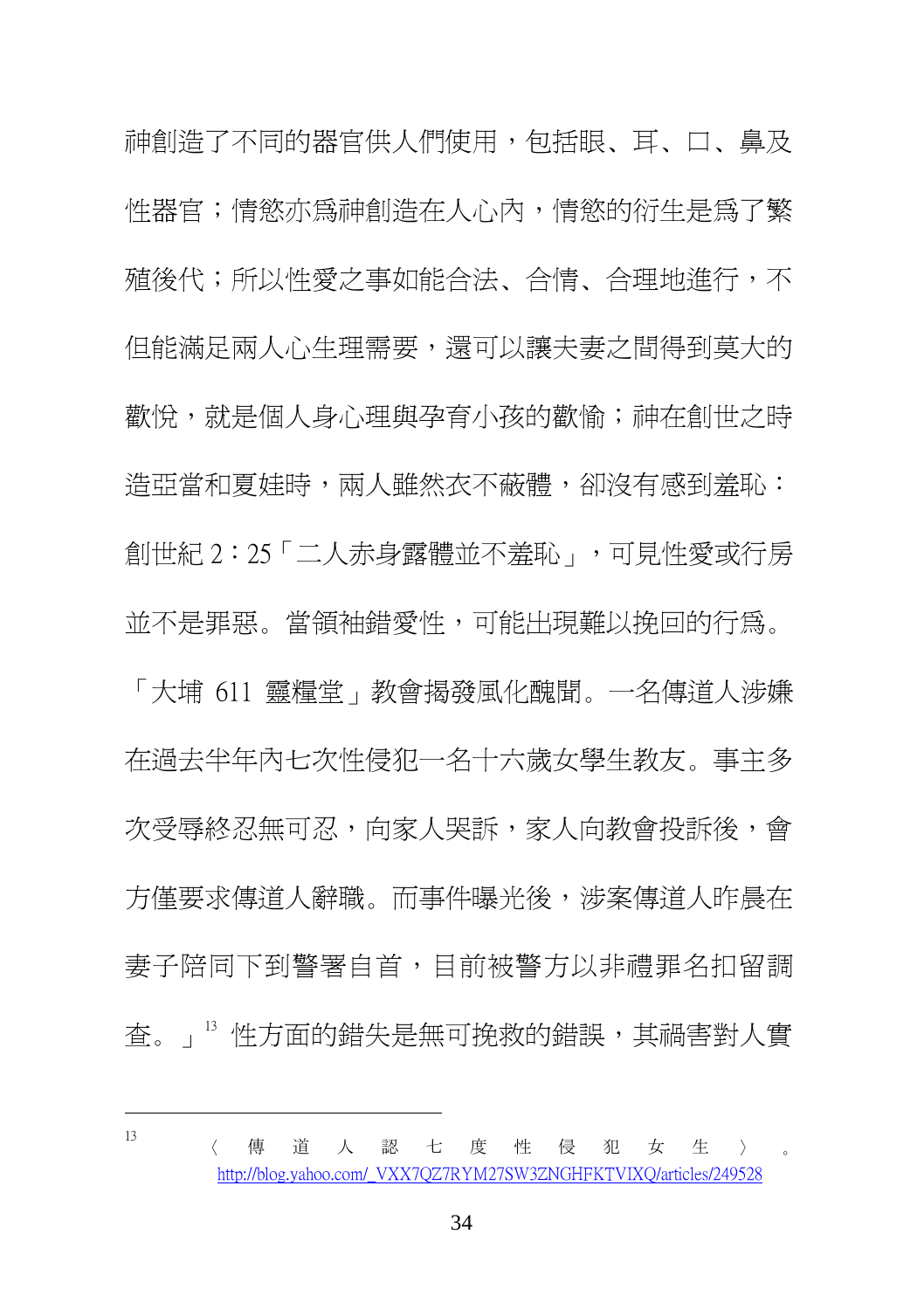在深遠。大衛與拔示巴同床後,帶來無盡破壞,不但毀壞 自己的家庭;先殺人夫,私生子死亡, 亂倫、兄弟相殘,押沙龍死,這一切可能與性犯罪掛鉤。

當領袖陷入極端的 Eros, 單靠個人力量, 實在難以 自拔;如要從中得釋放,必須倚靠禱告的大能;我們必須 耐心接受訓練,更加倚靠神,以勝過生命所受的攻擊;<sup>14</sup> 對 抗情慾的事,必須攻克己身,叫身服我,讓肉體死亡,倚 靠聖靈而活。

# 六、結語

 $\overline{a}$ 

Agape 另一特別之處,就是愛所不能愛,由耶穌對門徒 所顯領導的愛可見,這愛具有是推動力;馬太福音 26 章 69 至 75 節說「彼得在外面院子裡坐著、有一個使女前來說、

<sup>(1/11/2012)</sup>

<sup>14</sup> 《與神同行的領袖》。復興華人國際事工。香港:復興華人國際事工,2000。第 <sup>113</sup> 頁。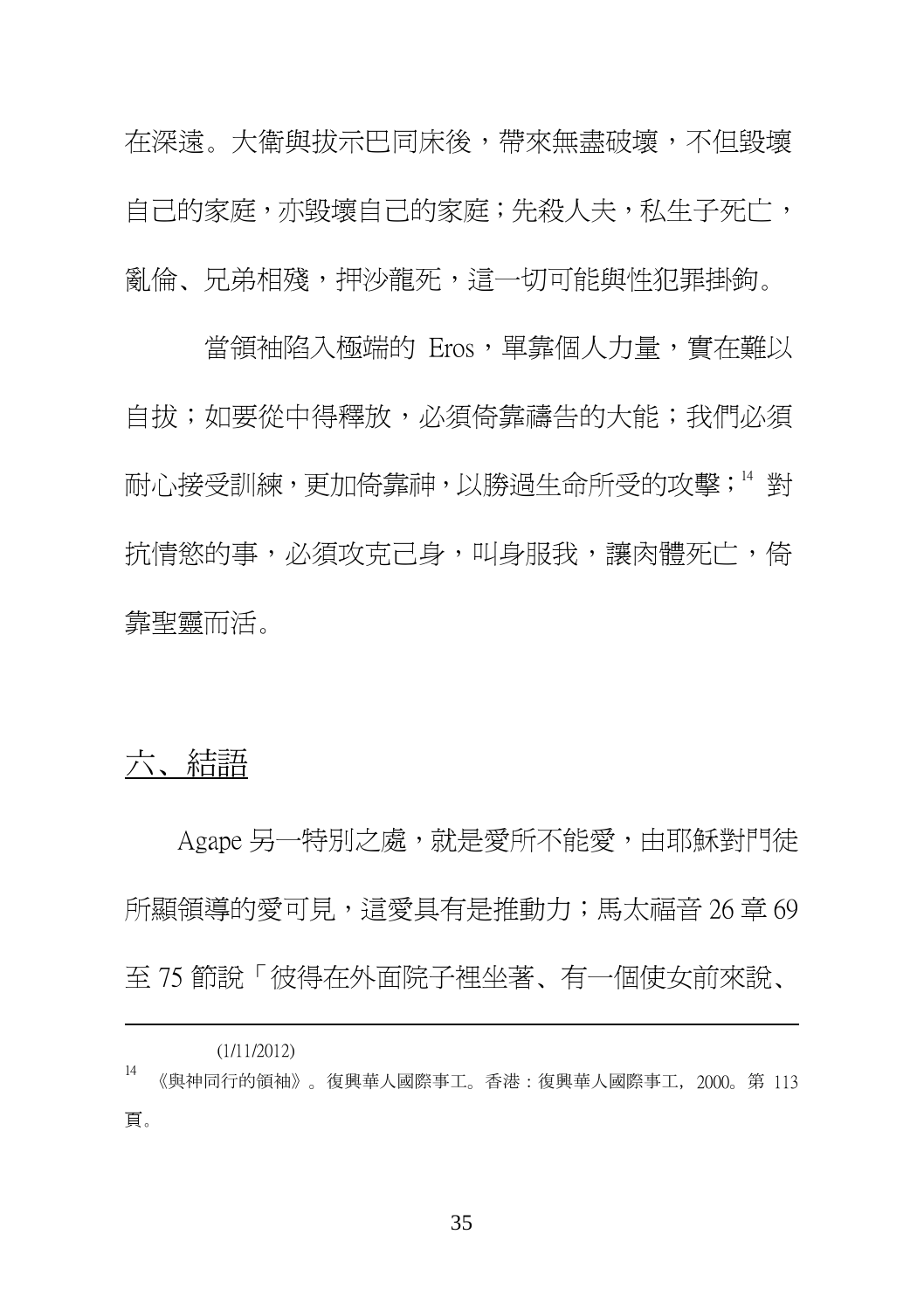你素來也是同那加利利人耶穌一夥的。彼得在眾人面前卻不 承認、說我不知道你的是甚麼。既出去、到了門口、又有一 個使女看見他、就對那裡的人說、這個人也是同拿撒勒人耶 穌一夥的。彼得又不承認、並且起誓說、我不認得那個人。 過了不多的時候、旁邊站著的人前來、對彼得說你真是他們 一黨的、你的口音把你露出來了。彼得就發咒起誓的說、我 不認得那個人立時雞就叫了。彼得想起耶穌所說的話、雞叫 以先、你要三次不認我。他就出去痛哭。」以上經文說出最 接近主耶穌身邊的門徒—彼得,竟然說出三次不認識主耶穌 的說話,在人們眼中,他就是「本是同林鳥,大難臨頭各自 飛」, 亦可說是一名懦夫, 他就像「渦街老鼠,乞人憎」。 如果以 Eros 和 Philia 的原則來衡量,這種背信棄義的人,真 是不配得有主耶穌的領導,但主耶穌卻表現出真正非凡的領 袖的愛。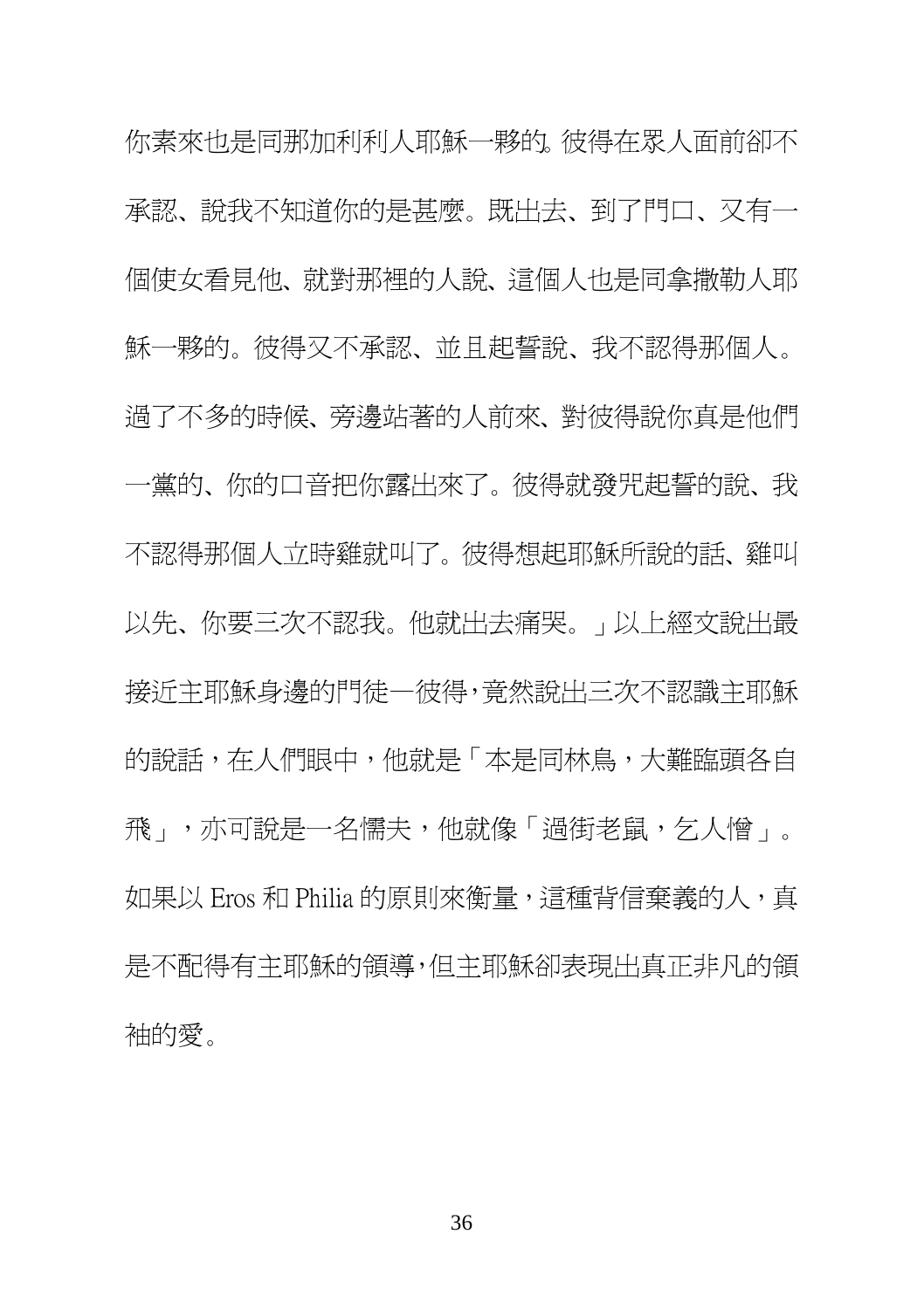最後彼得亦成為領袖,甚至成為第一代教皇,亦是倒釘 十字架殉道,就是因為主耶穌領袖愛中的的 Agape,也即神 的愛;聖經中說出當彼得「三次不認主」後,喪志的彼得不 再為福音作工,他重操故業,當起漁夫來;約翰福音第 26 章記載了主耶穌到提比哩亞海與彼得相見,再一次鼓勵他為 主作工;主耶穌沒有破口大罵彼得一番,亦沒有打他一頓, 以洩心頭之憤,祂反而鼓勵彼得作主工;神的愛(Agape)就 是不以世俗愛的標準為標準,要超越這一切的標準;神的愛 就是不捨不棄,就是付出自己,委身於所愛的人身上,讓別 人在真愛中成長,這就是領袖的最崇高的彰顯。

 當我們成為屬靈領袖後,羅馬書 5 章 5 節說「因為所 賜給我們的聖靈、將神的愛澆灌在我們心裡。」我們是不一 樣,我們在未信主之前,我們的愛是 Eros 和 Philia 的愛,我 們可以選擇愛或不愛,我們可以選擇愛的程度,我們可以選 擇付出或放棄;對於小狗的愛是 Philia 的愛,牠是一位狗朋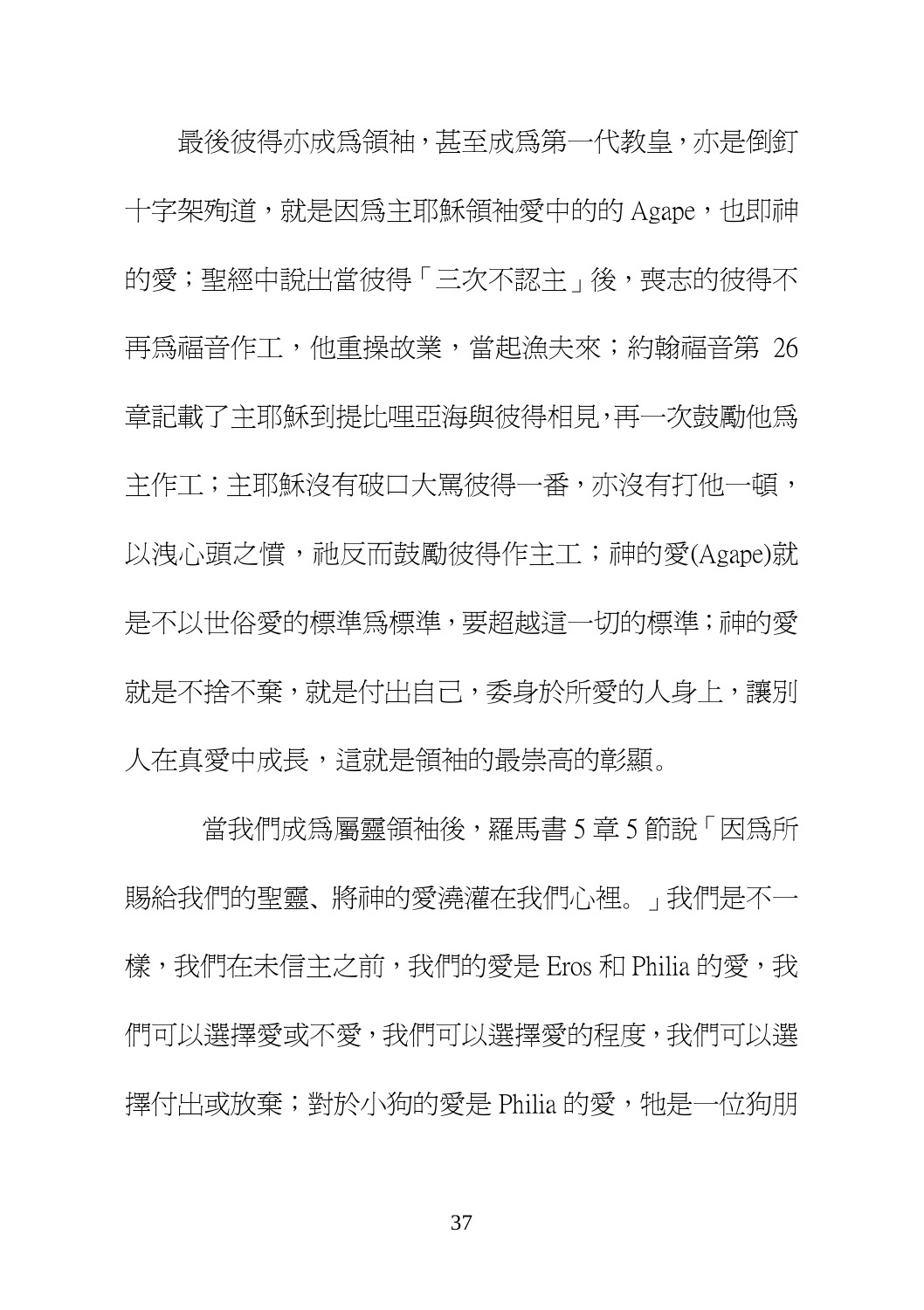友;但神的愛是截然不同的,就是純愛,是藉聖靈而生的愛; 焦點是去服待他人,而不是單滿足自己的需要;愛是付出自 己,委身於所愛的人身上。羅馬書 5 章 8 節說「惟有基督在 我們還作罪人的時候為我們死、神的愛就在此向我們顯明 了。」主耶穌基督選擇夫愛,因為神的愛就是服待他人,付 出自己,委身於所愛的人身上;付出愛,關係而出現改變, 領袖的愛是以行動証明,約翰福音 3 章 16 節說「神愛世人、 甚至將他的獨生子賜給他們、叫一切信他的、不至滅亡、反 得永生。」神賜下獨生子讓我們得永生,這是神的愛,而領 袖也要有犧牲的愛。

不久前,有一位牧師分享他的個人經歷,我相信是一 個很好的故事。約在二十年前,這位牧師就讀於長州建道神 學院神學學士課程,在學士課程畢業前的半年,他剛巧快要 往工場實習;他在一次偶爾的機會中,與另一位男同學在飯 堂嬉戲,由於兩人產生誤會,最後演變成打鬥事件;由於是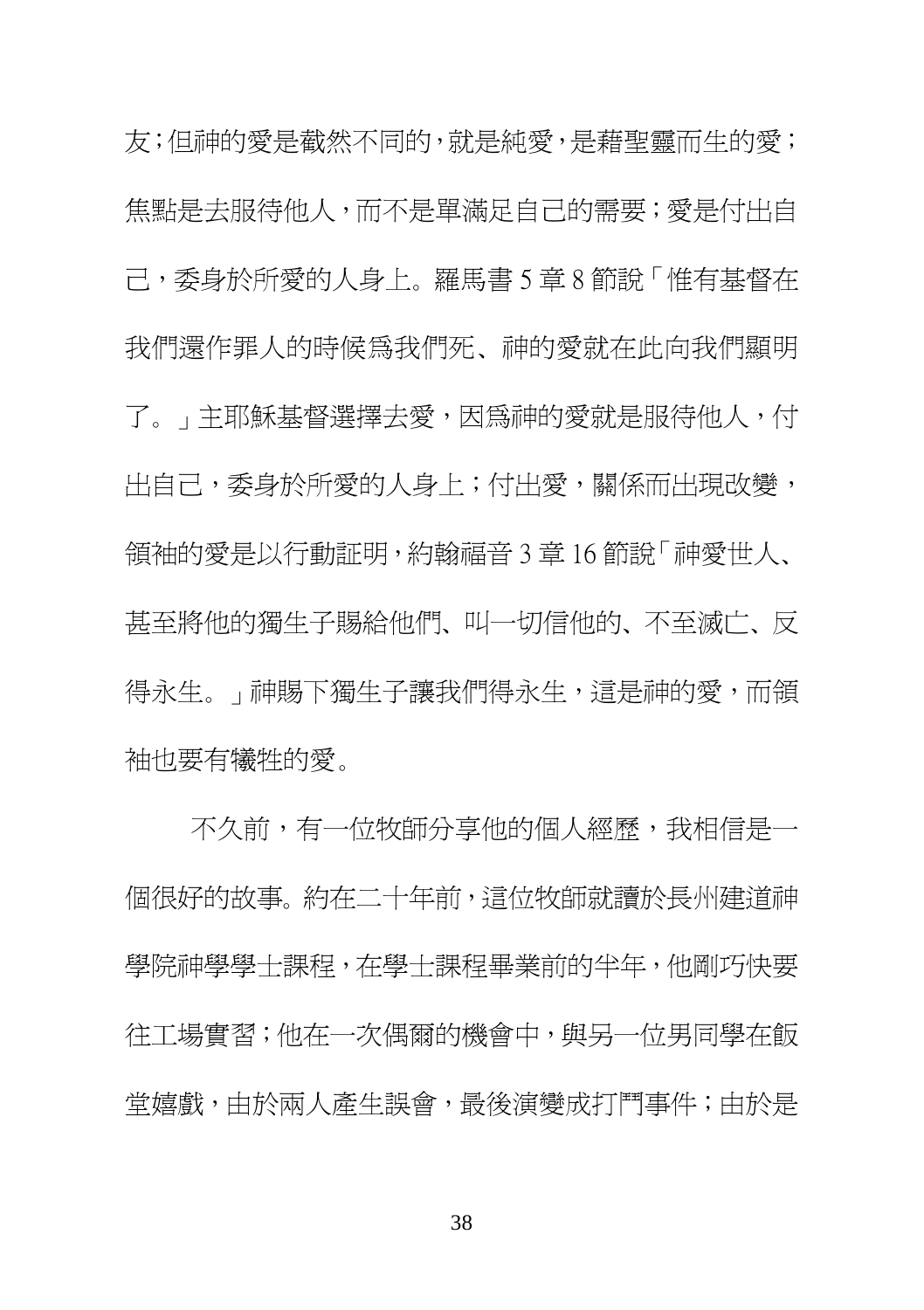打鬥事件,須交神學院紀律委員會處理,當時他不服氣,認 為錯不在自己,為何要淮行處罰,與紀律委員會爭辯不休; 事件愈鬧愈大,紀律委員會考慮取消他的畢業資格,他自己 甚至決定放棄學業;由於須到工場實習,所以聆訊繼續,他 最後到元朗一間教會實習;實習期間,有一位在校老師遠道 由長州來探訪他,這是一位老牧師,老牧師帶備生果和日常 用品千里沼沼來與他攀談;最後希望他不要放棄學業,因為 在神在人都是一大損失,老牧師說作神工人不能不謙卑,因 為「非以役人,乃役於人。」最後老牧師為他送上一雙新鞋 子,著他立即穿著,老牧師二話不說幫他繫上鞋帶,此時此 刻,他立刻淚如泉湧,明白「非以役人,乃役於人。」的道 理,他更明白老牧師對他憐愛有加,那份不捨不棄的愛,最 後他服從神學院紀律委員會的裁決,最後能夠順利畢業,自 行創立教會,甚至完成教牧學博士學位;若不是老牧師的 愛,我相信基督教就少了一位牧師。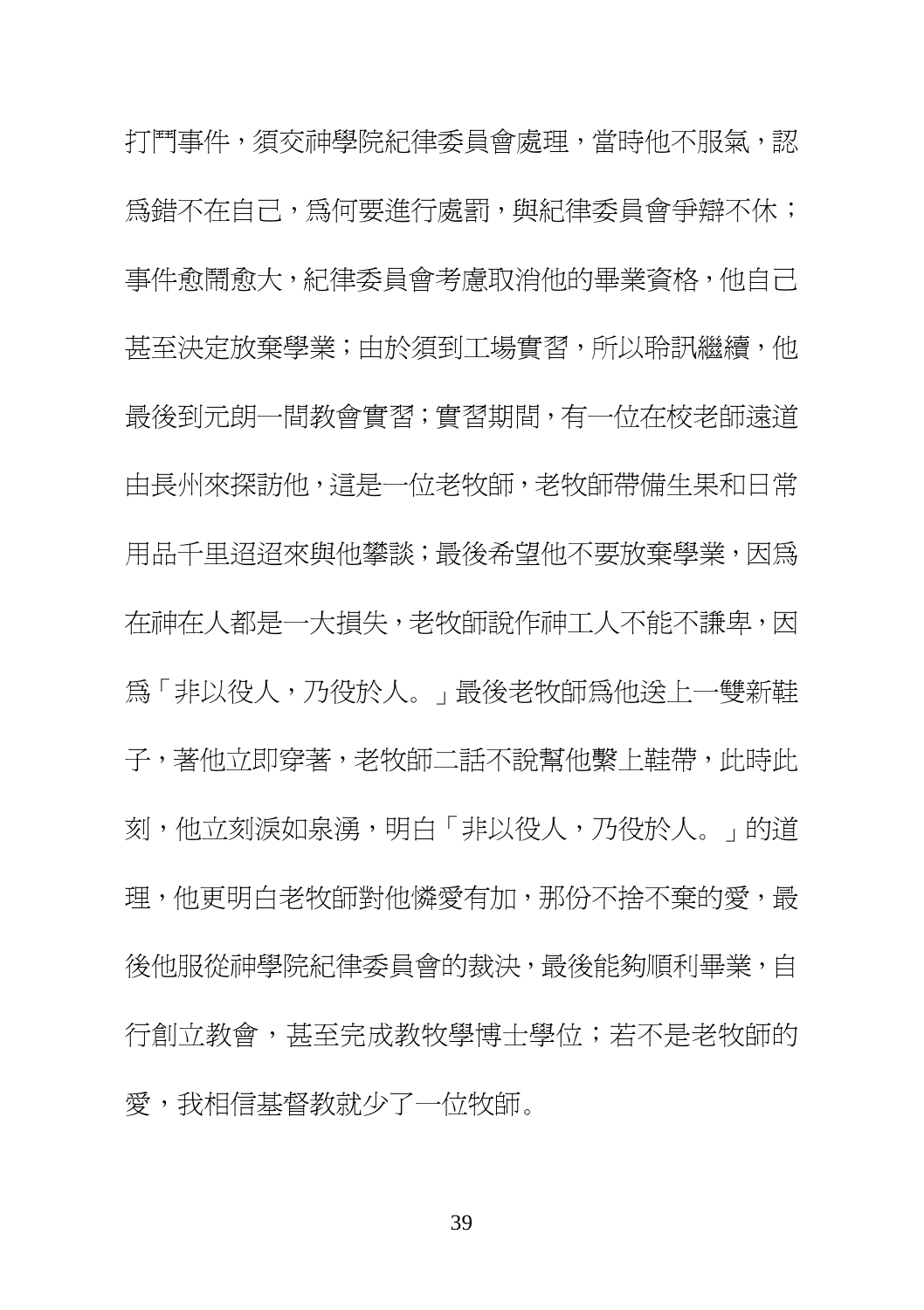屬靈領袖必須以「真愛」愛人;Agape 的愛就是付出 自己,委身於所愛的人身上;Agape 的愛並不是選擇的愛, 而是對人不捨不棄的愛;在我們的心中,總有些人令我們不 快,但我們知道神的旨意是要我們愛他,在世人眼中,有些 人直的不值得我們去愛,他們可能傷害我們,辱罵我們、憎 惡我們,但神的旨意要我們去愛他,將神的愛給他們;又或 一些我們愛的人令我們失望、令我們灰心、令我們失意,但 神的旨意要我們去愛他們,將神的愛給他們;當我們信主 後,神的愛在我們心裡,我們靠主有足夠的力量去「愛」。

### 完

### 參考書目 / 網頁

杜維理博士。《為主燃燒》。中國:河南省基督教協會, 2003。 孫德生。《屬靈領袖》。增訂版。香港:福音證主協會出版 部, 1982。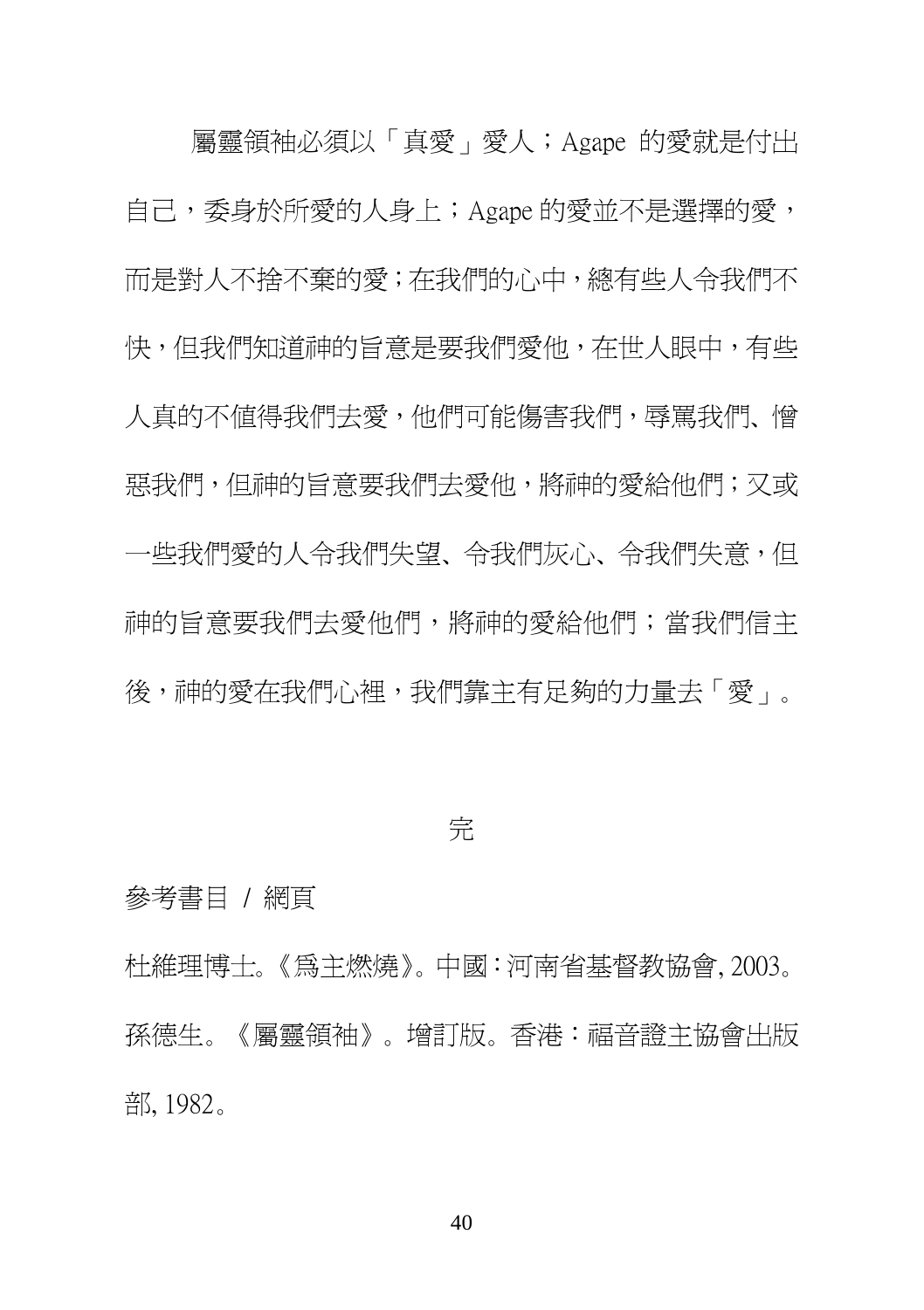亨利. 布克比 、理察. 布克比 (Henry & Richard Blackaby) 。 《不再一樣的領導力》(Moving People on to God's Agenda) 。台北:道聲出版社,2001。

復興華人國際事工。《與神同行的領袖》。香港:復興華人

國際事工,2000。

- 亨特(J. C. Hunter)著。張業非譯。《忠僕:領導就是服務 》(The Servant: A Simple Story About the True Essence of Leadership)。北京:機械工業出版社, 2004。
- 柯渥(J. Cornwall)著。林約翰譯。《領導者的剖析》(Profiles of a Leader)。台北:財團法人基督教以琳書房, 1988。
- Ronald E. Cottle。《ANOINTED TO REIGN I DAVID'S PATNWAY TO RULERSHIP 》 。 U.S.A. : TEC Publications, 1996。
- 維 基 百 科 。 〈 愛 〉 。 《 維 基 百 科 , 自 由 的 百 科 全 書 》 [http://zh.wikipedia.org/wiki/](http://zh.wikipedia.org/wiki/愛)愛 (2012 年 11 月 1 日讀取)
- Miranda。〈新加坡康希牧師被捕〉。《Miranda 小舖》 [http://tw.myblog.yahoo.com/miranda-123/article?mid=47](http://tw.myblog.yahoo.com/miranda-123/article?mid=478&prev=-2&next=-2&page=1&sc=1) [8&prev=-2&next=-2&page=1&sc=1](http://tw.myblog.yahoo.com/miranda-123/article?mid=478&prev=-2&next=-2&page=1&sc=1) (2012 年 11 月 1 日 讀取)